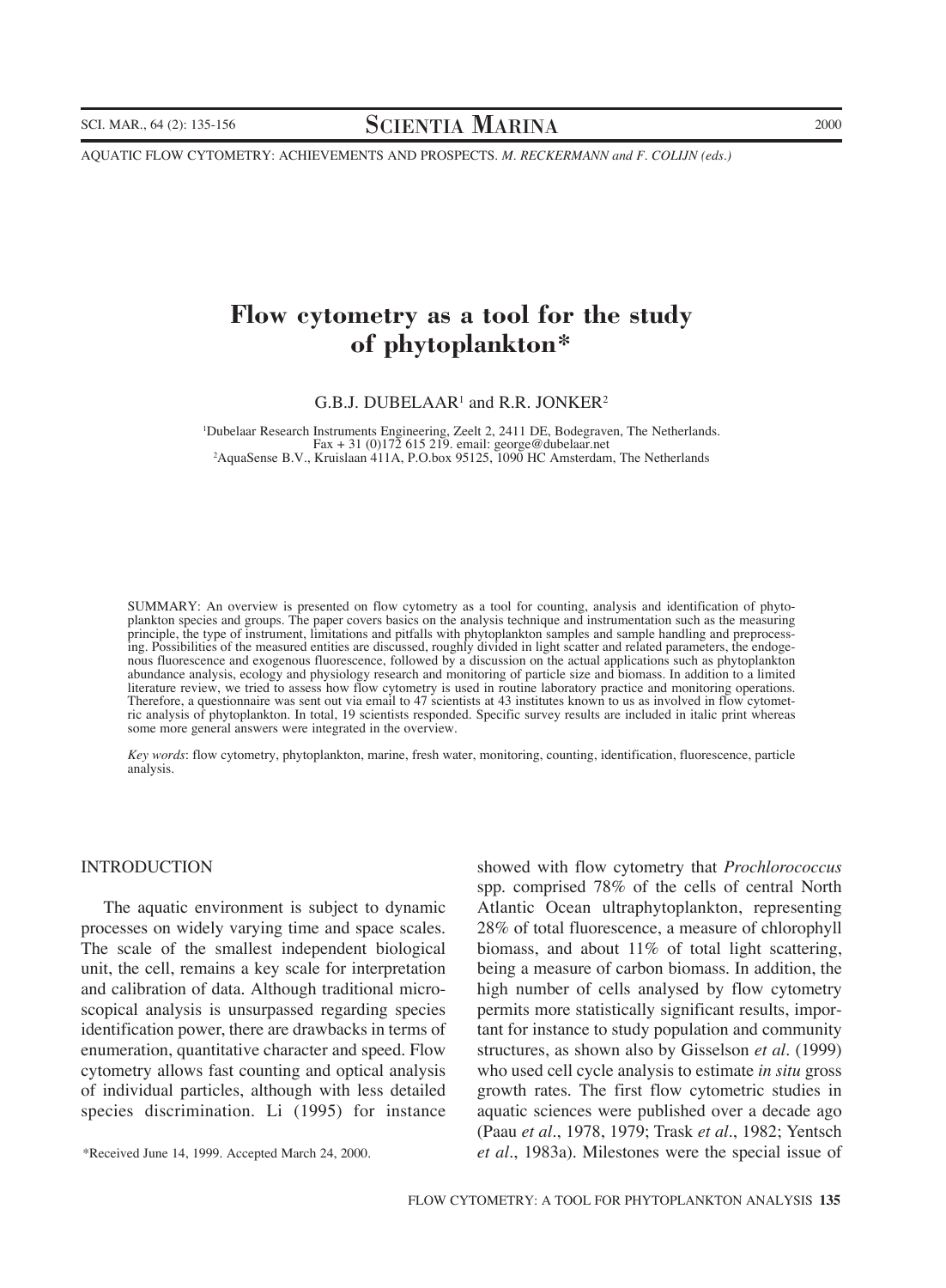Cytometry (Yentsch and Horan, 1989) and the NATO Advanced Study Institute on Individual Cell and Particle Analysis in Oceanography (Demers, 1991). Overviews were presented by Yentsch (1990) and Olson *et al.* (1991). Samples containing fresh water or coastal water phytoplankton populations are much more heterogeneous in terms of size, morphology and concentration as compared to the blood cell samples for which flow cytometers were originally developed. Aquatic field samples are analysed quite regularly though in the practice of aquatic science, mainly using commercially available standard equipment, and occasionally using experimental instrumentation. Particles in the open oceans are usually small, allowing oceanographers to use flow cytometers without many problems, which led to the discovery of *Prochlorococcus* (Chisholm *et al.*, 1988), and the determination of the "smallest eukaryotic organism" (Courties *et al.*, 1994). Detection of 'new' species or groups using flow cytometry still occurs (Corzo *et al.*, 1999). Parallel to the increasing application to algae, and with the advent of more sensitive optics, flow cytometers were also used to measure aquatic bacteria (Button and Robertson, 1990), contributing to the awareness of the importance of aquatic bacteria over the past years (Azam and Smith, 1991). Robertson and Button (1989) developed procedures for characterizing aquatic bacteria according to population, cell size, and apparent DNA content. Endo *et al.* (1997) described a rapid flow cytometry technique based on fluorescein diacetate to distinguish between viable cells and dead cells for various sea water bacteria. Flow and image cytometry were used by Sieracki *et al.* (1995) to demonstrate overestimation of heterotrophic bacteria in the Sargasso Sea by standard microscopical technique. The most recent achievements in terms of detection of small particles are the enumeration of aquatic viruses (Marie *et al.* 1999), making FCM a potentially useful tool for studies of the structure and dynamics of virus populations in natural waters and basic virus-host cell interactions (Brussaard *et al.* 1999).

*All institutes of the survey are or were using flow cytometry for the analysis of field samples. Twelve institutes say they use, used or will use flow cytometry on a routine basis. The 9 institutes who are currently doing regular analysis of field stations have sampling strategies varying from weekly to yearly analysis, depending on water type (estuarine > shelf > oceanic), logistics (close to the lab > far away) or otherwise. The combined numbers of stations cov-* *ered are: 17 stations at a weekly or biweekly basis, 13 stations at a monthly or bimonthly interval and more than 20 stations once per season or year. Sample collection varies between 1 and 10 depths sampled per station. The total number of field samples processed annually varies from about 50 to about 1000 per laboratory. Besides daily laboratory operation, 7 institutes employ the flow cytometers on research cruises on a more or less regular basis. During the cruises, typical strategies are daily analysis of depth profiles, up to sampling every few hours.*

## **TECHNOLOGY**

## **Measuring principle**

Figure 1 is a schematic presentation of the measuring principle and data processing of a flow cytometer. Flow cytometers measure light scatter and fluorescence of particles passing a zone of intense illumination, carried and centred inside a high speed water jet, free flowing in air or in a quartz flow cuvette. Most cytometers use a laser for illumination. Laser light is monochromatic, with ultraviolet, visible or near infrared lines. Small air cooled argon lasers delivering 488 and 515 nm beams of up to about 100 mW are most commonly used. The cells are pumped in a single file through the analysis point at typically 1,000 cells or more per second, with a practical analysis speed of 1-5 minutes per sample. The successive scattering and fluorescence signals generated by each passing particle are detected by photomultiplier tubes or photodiodes. The detection sensitivity is sufficient to analyse submicron particles. The electronics interface converts these raw signals into correlated digital data, stored on disc for data analysis and presentation as distributions (univariate) or multivariate scatterplots or grey/colour maps. Instruments may have a sorting device, allowing the physical separation of selected cells from the main stream during analysis (Reckermann, 2000). Wallner *et al.* (1997) sorted bacteria from lake water and sediment based on differences in light scattering, DNA content, and/or using rRNA-targeted oligonucleotide probes. The cells of a single population give similar results, showing as a single peak in a univariate distribution, or a close group of data points in a multidimensional scatter plot. In addition to the instrumental properties, it is the biological variance, such as differences in cell size, life cycle, pigment content etc.,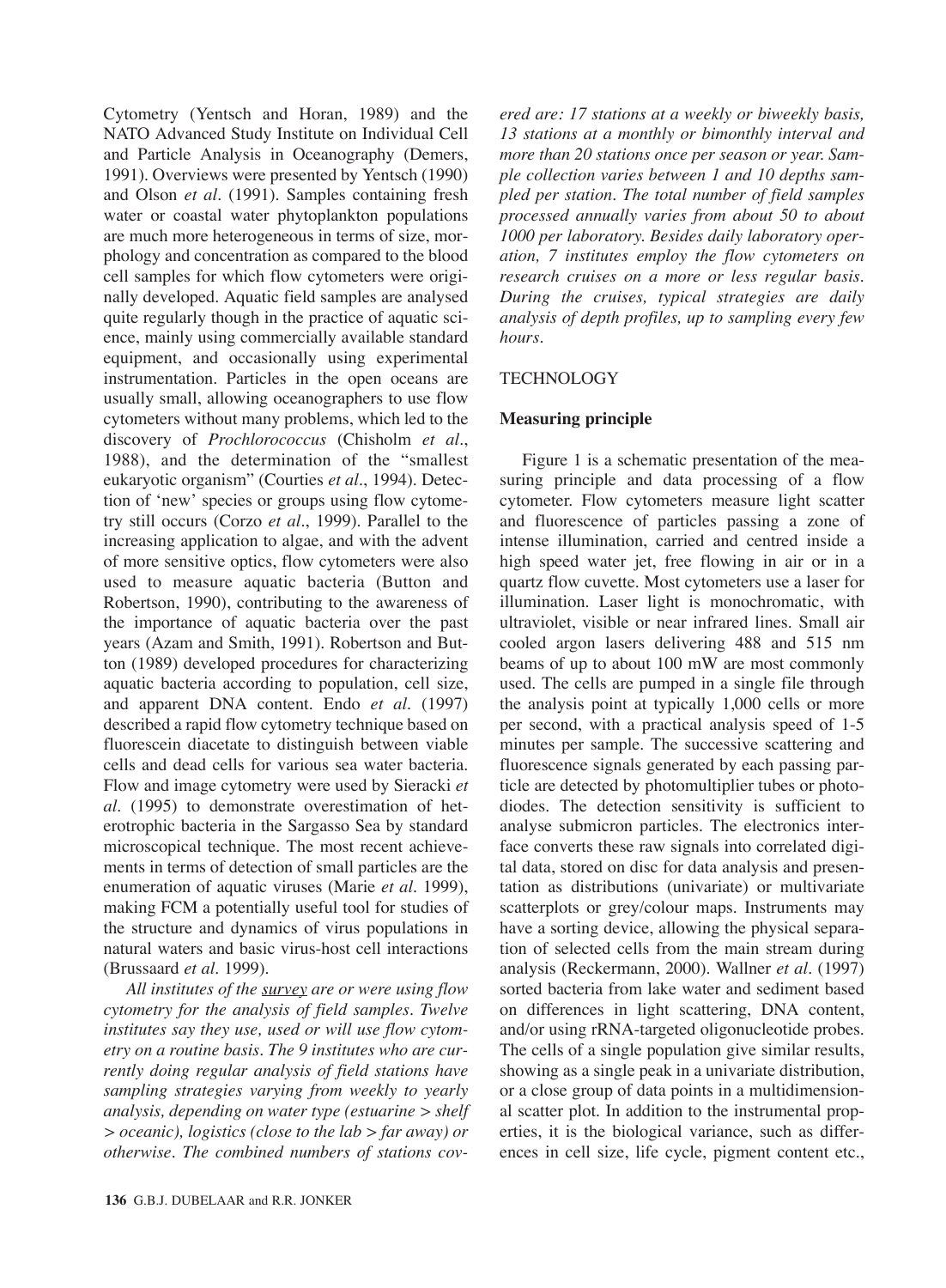

FIG. 1. – Schematic drawing of the flow cytometer operating principle and signal processing. The sample is injected in a sheath fluid that funnels it into a thread, so thin that the particles are well separated, intersecting a focussed laser beam one by one at high flow speed. Here, each particle emits a short (typically a few microseconds) flux of photons by scattering or fluorescing. Photodetectors convert those into electrical pulses. Small particles give similar, gaussian shaped pulses, following the distribution of light in the laser focus. From these signals (top electronics panel), either the pulse maximum or the pulse area is sensed with analog electronics, subsequently digitized and stored on computer disc in so-called list mode data files. In these files each detected particle is listed with its indiviual pulse values, one for each detector. The directly available listmode data per cell may also be used to control a sorting module for the real-time physical selection (flow sorting) of particles downstream of the laser focus. The shape and length of big diatoms and filaments dominate their detector pulses, impairing analog electronic processing. This requires direct digitization of the detector output (lower panel) to obtain correct pulse area (integral) values and to allow any other type of pulse analysis in principle, as applied in the CytoBuoy instrument (Dubelaar *et al.,* 1999, Dubelaar and Gerritzen, this volume).

that causes the variance seen as the width of the peaks or clusters (Campbell *et al.*, 1989a, b, c). With mixed cultures or field samples, more clusters appear, more or less separated, representing groups with different optical properties. Figure 2 shows a typical bivariate plot of a sample containing several species. The data points from a cluster can be selected to yield distributions of physiological properties of the cells belonging to this group (Li, 1990; Demers *et al.*, 1992). Exploration of data analysis tools such as multivariate curve-fitting and diversity indices is important in this respect. The discriminating power of the analysis increases if more independent optical properties of the particles are measured, or if specifically binding fluorescent probes are used. This is important to allow classification of the

particles.Whereas in the biomedical field, the cytometrist is faced with perhaps four to six or so cell types to differentiate, in marine waters the numbers of cell types are typically up to an order of magnitude greater. The development of procedures for automated data analysis is crucial. Recent advances achieved in neural network computing are promising (Smits *et al.*, 1992; Balfoort *et al.*, 1992b; Frankel *et al.*, 1989, 1996; Wilkins *et al.*, 1996; Jonker *et al.*, 2000).

## **Commercial instruments**

The number of flow cytometers world wide is probably around the 10.000 figure. Designed for analysis and sorting of mammalian cells, by far the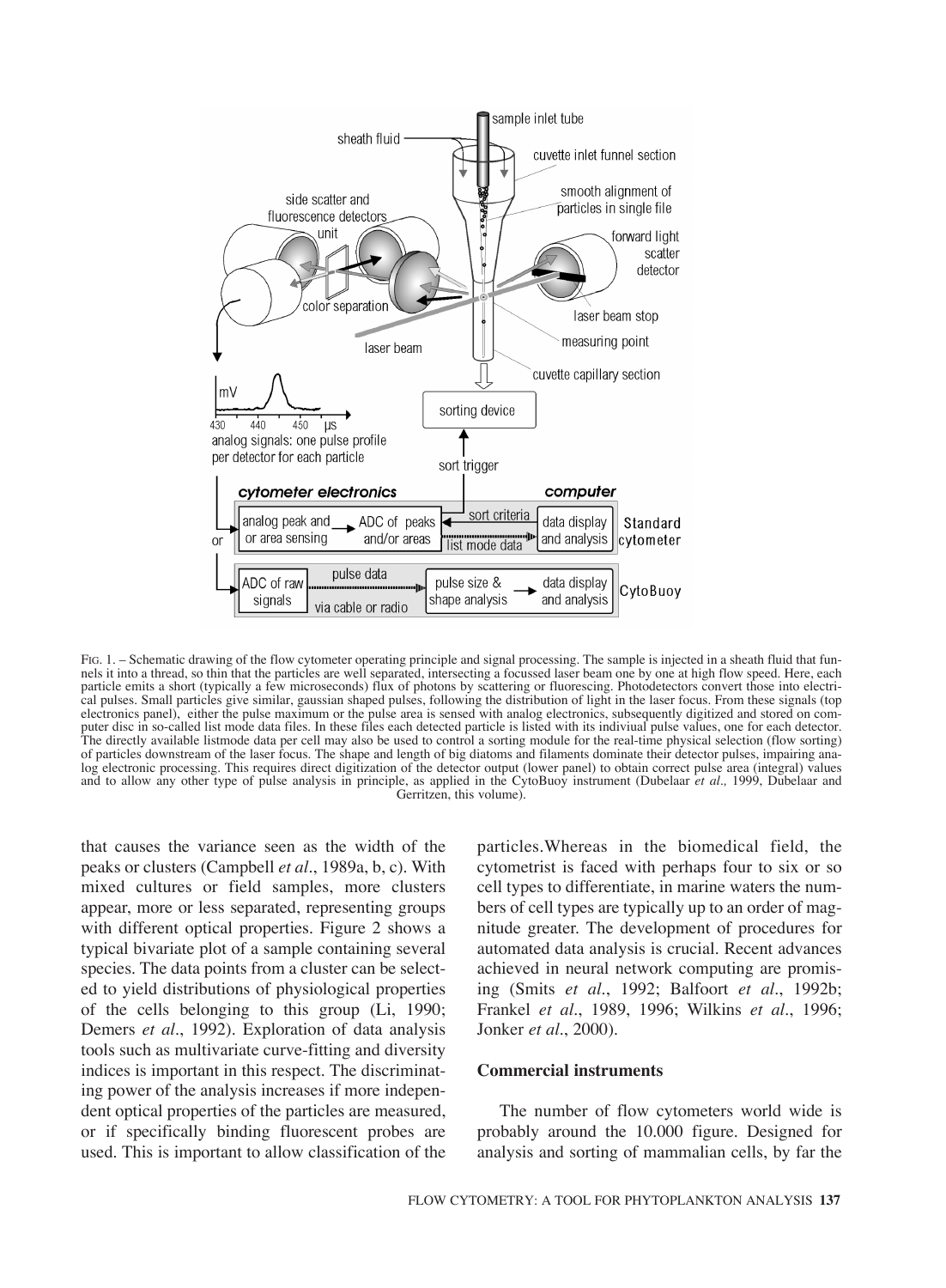

FIG. 2. – An example of a bivariate scatter plot, with corresponding univariate frequency distributions, of a fresh water field sample containing single cells and some colony forming cyanobacterial species, measured with an OPA flow cytometer. Vertical axis = side  $s$ catter; horizontal axis = forward scatter. Each dot in the scatter plot represents an individual particle. The frequency distributions show the number of particles versus their measured forward or side scatter value (horizontal and vertical distribution respectively, numbers normalized to fit the frame).

largest part, say about 95% of the instruments are used in biomedical applications. The rest are employed in a variety of fields such as pharmaceutical industry, food and beverages industry, diary industry, botany, marine science, limnology and drinking water industry. Becton Dickinson (BD Immunocytometry Systems, San Jose, CA, USA) and Coulter (Beckman Coulter Inc., Fullerton, CA, USA) hold the major market shares with their FACS and EPICS flow cytometry systems. Smaller competitors are Partec GmbH (Münster, Germany) with the PAS multiparameter laser and arc lamp flow cytometry system, Cytomation Inc. (Fort Collins, CO, USA ) with the MoFlo, a top grade 3 laser, 12 parameter high speed research sorter, and Optoflow AS (Oslo, Norway), a relative newcomer aiming specifically for the low cost side with the small, portable all solid state Microcyte flow cytometer. No recent information was found on the Cytoron Absolute flow cytometer (Ortho-Clinical Diagnostics, Raritan, NJ, USA). BioRad discontinued their arc lamp based Bryte HS flow cytometer. Not a flow cytometer, but very interesting is the LSC microscope-slide based laser scanning cytometer from Compucyte (CompuCyte Corporation, Cambridge, MA, USA). None of these instruments is particularly designed for marine and aquatic research. It seems in practice that aquatic scientists have to explore changing the main characteristics of their standard instruments from medicine to plankton research, e.g. to find the optimum optical filters and combinations and to enhance the signal/noise-ratio as far as possible. However, even if a cheap and useful instrument would generate a boost in flow cytometer sales in the aquatic research field, the resulting market still would remain an order of magnitude smaller as compared with the biomedical market. It is not likely therefore that a dedicated instrument for the aquatic market will be released soon by these existing manufacturers.

*The answers on instruments used in the survey concerned in total 30 instruments more or less regularly used by the institutes for phytoplankton analyses. Most frequently used are the instruments from Becton Dickinson (14 instruments with 5 FAC-Sort and 4 FACS Calibur instruments) and Coulter Electronics (8 instruments). Some no longer built instruments are still in use such as a Bruker instrument (related successor by Bio-Rad now). Some inhome modified machines and completely dedicated instruments are used (Table 1). About 10 institutes operate more instruments, with a relative new instrument for routine work and cruises and an older instrument still in use for back-up, and experimental work or modifications.*

# **Limitations and pitfalls with phytoplankton samples, dedicated instruments, methodology**

Cells may be affected by fluid acceleration, electrical shock and most importantly, light shock in flow cytometers, possibly influencing subsequent analyses (Rivkin *et al.*, 1986; Haugen *et al.*, 1987). The instrument performance in turn may be impaired by the specific properties of aquatic samples. Low concentrations may require either preconcentration which deteriorates the sample composition, or pushing the sample flow rate to the max, leading to less accurate measurements.

*Almost all participants of the survey considered the small sample volumes processed by flow cytometers a bottleneck. With low cell concentrations in natural samples, relatively large sample volumes should be analysed in order to get an acceptable statistical count. This is time consuming in standard machines: 2 ml = around 25 minutes using the FAC-SCalibur. In addition, as diversity increases, the*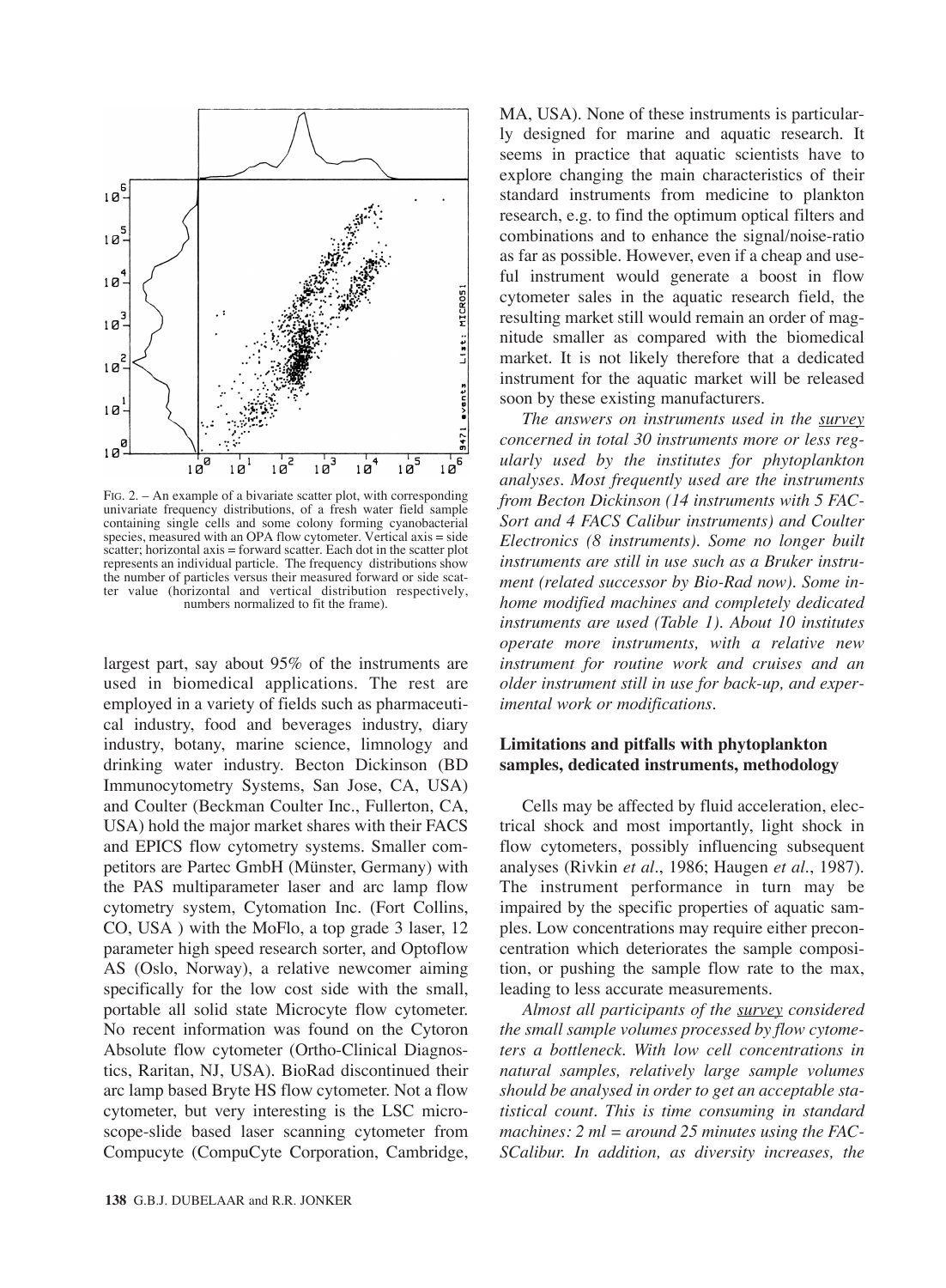|                         |                                     |                     |                                                                    |                                                    |                |     |            |                          |              |              |              |              |                 | nozzle  |                      |            |
|-------------------------|-------------------------------------|---------------------|--------------------------------------------------------------------|----------------------------------------------------|----------------|-----|------------|--------------------------|--------------|--------------|--------------|--------------|-----------------|---------|----------------------|------------|
| #                       | manufacturer                        | type                | illumination bands                                                 |                                                    |                |     |            | fluoresc. detector bands |              |              |              |              | cuvette sorting |         | other                |            |
|                         |                                     |                     | UV-                                                                |                                                    | blue green     | red |            |                          | blue green   | yel          | oran red     |              |                 |         |                      |            |
|                         |                                     |                     | mW                                                                 | mW                                                 | mW             | mW  |            | nm                       | nm           | nm           | nm           | nm           |                 | $\mu$ m |                      |            |
| $\overline{4}$          | Becton Dickinson                    | <b>FACS</b> Calibur |                                                                    | 15                                                 |                |     |            |                          | X            |              | $\mathbf{X}$ | $\mathbf X$  |                 |         | X                    |            |
| 5                       | <b>Becton Dickinson</b>             | FACSort             |                                                                    | $\mathbf{X}$                                       |                |     |            |                          | X            |              | $\mathbf X$  | $\mathbf X$  |                 |         | $\mathbf{X}$         |            |
| 1                       | <b>Becton Dickinson</b>             | FACS Analyzer       | high pressure Hg lamp                                              |                                                    |                |     |            |                          |              | X            |              | X            |                 |         |                      | <b>ERS</b> |
| $\overline{c}$          | <b>Becton Dickinson</b>             | FACScan             |                                                                    | 15                                                 |                |     |            |                          | $\mathbf{X}$ | $\mathbf{X}$ |              | $\mathbf X$  |                 |         |                      |            |
| $\mathbf{1}$            | <b>Becton Dickinson</b>             | FACScan             | in-home modified for high sensitivity analysis                     |                                                    |                |     |            |                          |              |              |              |              |                 |         |                      |            |
| 1                       | <b>Becton Dickinson</b>             | FACS Vantage        | 50                                                                 | 150                                                |                | 35  |            |                          | $\bf{X}$     | $\mathbf X$  |              | $\mathbf X$  |                 |         | 100-400 <200 $\mu$ m |            |
| 1                       | Bruker Spectrospin Argus            |                     | arc lamp instrument, jet-on-open-surface instrument                |                                                    |                |     |            |                          |              |              |              |              |                 |         |                      |            |
| $\mathbf 1$             | Coulter Electronics Epics Elite     |                     | 100                                                                | 30                                                 |                |     |            | $\mathbf{x}$             | $\mathbf{X}$ |              | $\mathbf x$  | X            |                 | 250     | $<$ 40 $\mu \rm{m}$  |            |
| 1                       | Coulter Electronics Epics Elite ESP |                     | 50                                                                 | 200                                                |                |     |            |                          |              |              |              |              |                 |         |                      |            |
| $\overline{2}$          | Coulter Electronics Epics XL        |                     |                                                                    | 15                                                 |                |     |            |                          |              |              |              |              |                 |         |                      |            |
| $\mathbf{1}$            | Coulter Electronics Epics 753       |                     | in-home modified for high sensitivity analysis                     |                                                    |                |     |            |                          |              |              |              |              |                 |         |                      |            |
| 1                       | Coulter Electronics Epics V         |                     | $\alpha$                                                           | O <sub>l</sub>                                     | O <sub>l</sub> |     | high speed |                          |              |              |              |              |                 |         |                      |            |
| $\mathbf{1}$            | Coulter Electronics Epics V         |                     | in-home modified for high sensitivity or high sample flow settings |                                                    |                |     |            |                          |              |              |              |              |                 |         |                      |            |
| 1                       | Coulter Electronics Epics 541       |                     | <b>or</b>                                                          | 2 fluorescence detectors<br><b>or</b><br><b>Or</b> |                |     |            |                          |              |              |              |              | autosampler     |         |                      |            |
| $\mathbf{1}$            | Ortho Diagn. Instr. Cytoron Abs.    |                     |                                                                    | 15                                                 |                |     |            |                          | X            |              | $\mathbf{X}$ | $\mathbf{X}$ |                 |         |                      |            |
| 1                       | Max-Planck Inst.                    | Fluvo II            | mercury-lamp                                                       |                                                    |                |     |            | 2 fluorescence detectors |              |              |              |              |                 |         |                      | <b>ERS</b> |
| 1                       | <b>PARTEC</b>                       | PAS-III             |                                                                    |                                                    | 30             |     |            |                          |              | X            | X            | $\mathbf{X}$ |                 |         |                      |            |
| 1                       | <b>PARTEC</b>                       | PAS-III             | lamp                                                               | 150                                                |                |     |            |                          | $\mathbf{X}$ |              | $\mathbf{X}$ | X            |                 |         | optional ERS         |            |
|                         | TNO - NL                            | <b>OPA</b>          | 1000<br>Exp. instr. for large size range linear analysis           |                                                    |                |     |            |                          |              |              |              |              |                 |         |                      |            |
| $\overline{\mathbf{c}}$ | EC MAST-3 group Eur-OPA             |                     | OPA type instrument with various experimental options              |                                                    |                |     |            |                          |              |              |              |              |                 |         |                      |            |

TABLE 1. Instruments and set-up used among the survey group.

# total nr. of instruments in mini-survey group

*number of measured particles per sample has to increase accordingly for proper statistical analysis of the less abundant species. Typically the cells larger than 15 - 20µm, often comprising the bulk of biomass in eutrophic coastal environments, are relatively rare.*

Standard instruments have limited particle size ranges, with upper limits of typically 30 to 150  $\mu$ m. Large(r) particles result in system clogging or 'merely' loss of data quality. Examples of the latter are selectivity against large particles owing to small orifices and tubes in the fluid system or 'dead spaces' where large particles settle out. Particles may exceed the size of the optical sensing zone of the instrument, their electronic signals may exceed the proper range, a source of artifacts such as peak height sensing with particles longer than the height of the laser focus (Peeters *et al.*, 1989) or time-offlight analysis of filamentous species. Big particles slow down the fluid in a cuvette (about 20% for a particle half the channel diameter). Long fragile particles may break upon entering the flow channel, where velocity gradients are highest. Other

limitations are insufficient analytical power for the wealth of cell and colony shapes, or insufficient sensitivity for the small aquatic microorganisms. A very high concentration of small particles, including those below the detection limit, may cause an upward drift of the electronic 'background signal'. This may occur with flow cytometry of sea water viruses at concentrations of for instance 10 billion per liter (Fuhrman, 1999). Even a 100 times diluted, their counting rate would be between thirty and a hundred thousand per second, causing a higher background signal that could decrease the detection probability for the smallest particles, and raise the relative counts of virus doublets as reported by Marie *et al.* 1999.

Olson *et al.* (1983) and Cunningham (1990a) constructed low-cost flow cytometers for phytoplankton analysis. High-sensitivity flow cytometers for studying picoplankton were developed by Frankel *et al.* (1990) and Dusenberry and Frankel (1994). Hüller *et al.* (1991) reported on a macro flow planktometer for analysis of large marine plankton organisms (>100  $\mu$ m). The optical plankton analyser (OPA) was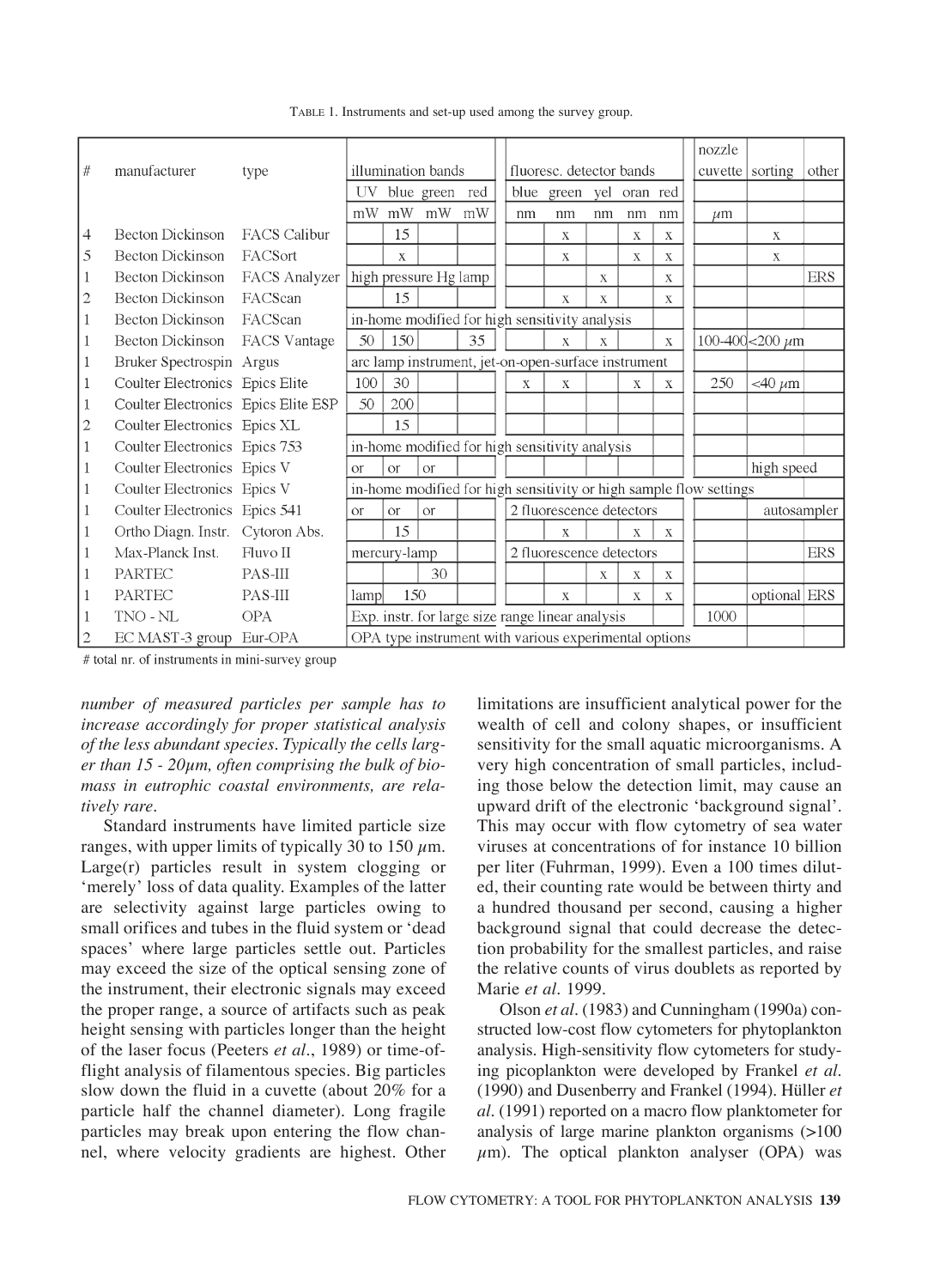developed for field samples (Balfoort *et al.*, 1992a; Dubelaar *et al.*, 1989) containing single cells and colonies, including aggregates and filaments with lengths over a millimetre, being measured by the OPA with fair linearity (Dubelaar and van der Reijden, 1995). In the subsequent EurOPA project (Dubelaar *et al.*, 1995b), a more versatile instrument was developed with a photodetector array probing diffracted light, a pulse profile acquisition module (Cunningham, 1990b), a cytometric imaging device (Wietzorrek, 1994; Kachel and Wietzorrek, 2000) and a sorter system. Cavender-Bares *et al.* (1998) developed a dual sheath flow cytometer for shipboard analyses to cope with widely varying and very low concentrations of phytoplankton in the oligotrophic oceans. Chekalyuk *et al.* (1996) developed a prototype pump-during-probe fluorometry flow cytometer to measure the photosynthetic capacity of cells. None of these special instruments were commercially produced on a significant scale to date. Analysis algorithms for the processing of the measured data were deveoped such as various artificial neural network approaches (Boddy and Morris, 1993; Boddy *et al.*, 1994a, b) and multi-variate statistical protocols - the quadratic discriminant analysis being fast and the canonical variate analysis being graphically useful (Carr *et al.*, 1994, 1996).

## **Sample handling and preprocessing**

Avoiding particle selectivity and damage to fragile particles is not trivial. Each of the sampling, subsampling, filtration, preservation, concentration, staining, storage and transportation processes are potential sources of bias or variability. Flow cytometry requires small sample volumes, but allows more samples and less sub-sampling to obtain good statistical significance. Pre-filtration of field samples prevents clogging of the instrument flow system; concentration reduces the sample volume. Both easily impair the composition of samples containing different and fragile species. For a tenfold concentration of North Sea samples, Hofstraat *et al.* (1990) successfully applied a combination of sedimentation and upward filtration at low suction head. Bloem *et al.* (1986) examined filtration and centrifugation of heterotrophic nanoflagellates. Centrifugal elutriation provides an alternative cell separation and concentration technique when large numbers of cells are required (Pomponi and Cucci, 1989). Preservation is used to preserve cell integrity and fluorescence properties for periods of months. Although fluorescence gradually decreases in many cases, the preservation may cause an initial short term (minutes to hours) boost in fluorescence by blocking the energy transfer mechanisms in the pigments. Flow cytometers count particles, but one obtains accurate particle concentrations only if i) the sample flow is steady and calibrated and ii) if there is no unknown loss of particle counts by coincidence. Flow cytometer sample systems driven by air pressure may not be as steady and reproducable as volumetric pump driven systems. Coincidence is proportional to the particle concentration and the dead time, occuring if particles are so close in the sample stream that they are measured together (looking like a single particle with double signal intensity), or if the opto-electronic system is still busy processing the signal of the first particle and the second goes undetected: the 'dead time effect'. Particularly with more than one laser, the dead time may be significantly larger depending on the type of electronics. Whereas most aquatic field samples have low particle concentrations from a flow cytometrical perspective, cultures and bloom samples may have to be diluted. In cases of uncertainty, reliable particle counts may be obtained by adding a known amount of fluorescent calibration beads to each sample, and to correct the cell counts for the number of detected beads. The beads can also serve as a signal intensity and/or quality reference.

*The survey showed that the general working principle is to try to analyse the samples in as close to natural state as possible. Preconcentration was not mentioned, prefractioning once. Adding calibration beads for concentration and data quality assessment was mentioned once (this was not an explicit question). Preferentially, samples are measured fresh, immediately after sampling. Logistics may make it necessary to store samples, i.e. for a few days (storage at 4° in the dark). This applies for the analyses done during cruises, and samples collected from shore or on short cruises. Small and fragile cells suffer also from these short periods of storage and may disintegrate. Light scatter properties will be influenced, as well as chlorophyll-a fluorescence. Fixatives used are based on what is used in microscopy and include formaldehyde (mentioned 4 times), paraformaldehyde (mentioned 5 times), glutaraldehyde (mentioned 6 times) and sometimes combinations. Lugol was not mentioned since it deteriorates fluorescence. Long time storage predominantly is in liquid N2 , in combination with 1% glutaraldehyde fixation after Vaulot et al.* (*1989).*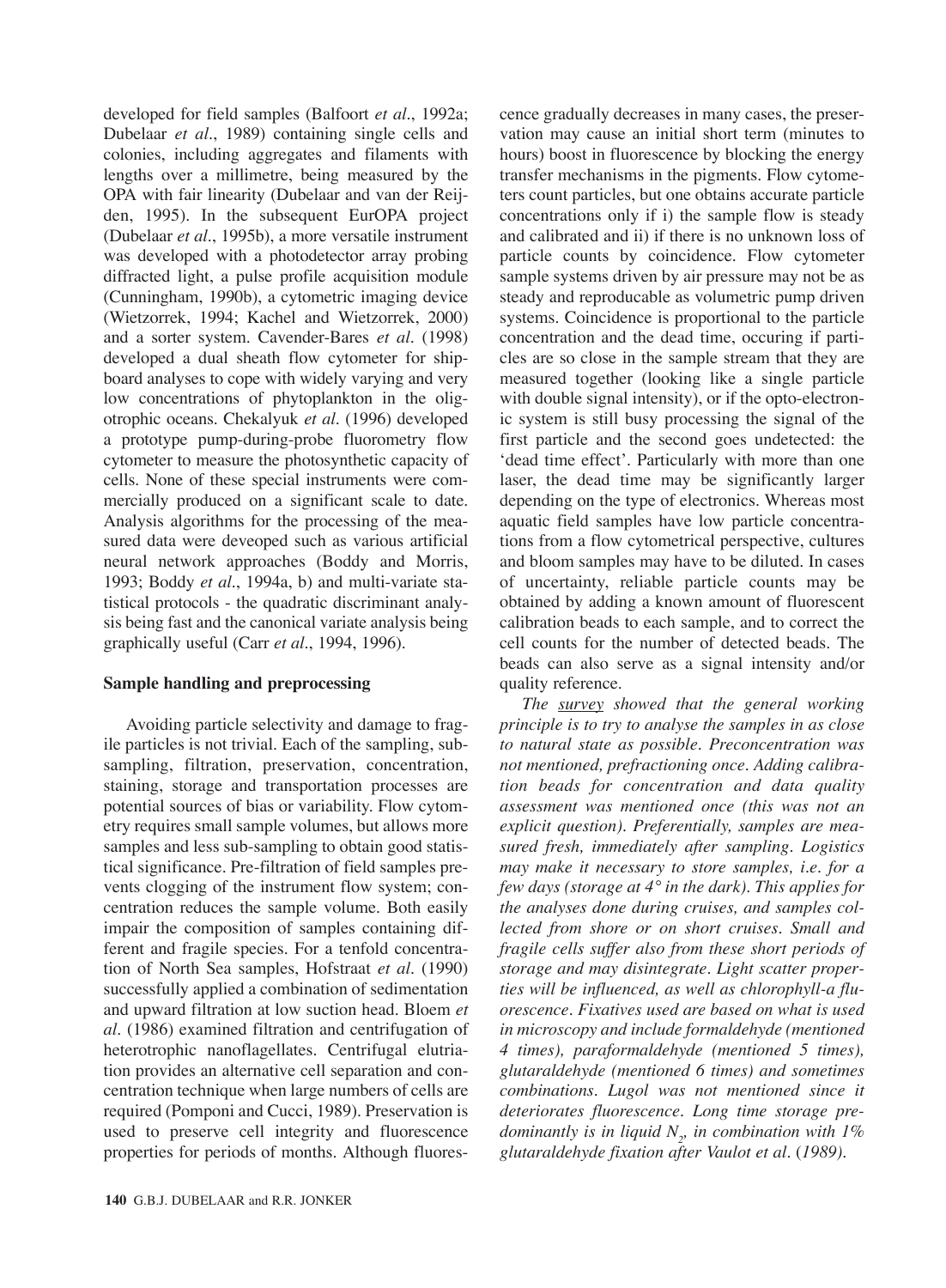This method works well with picoplanktonic populations. Troussellier *et al.* (1995) examined effects on bacterioplankton and picophytoplankton. Larger and more fragile cells can be lost to an important extent however, and show variation of chlorophyll fluorescence. A possibility for improvement would be the addition of cryoprotectant (Lepesteur *et al.* (1993), although both optical properties and cell numbers could not be preserved well. A protocol with 0.1% to 0.5% paraformaldehyde (methanol-free) and storage at 4° was developed at JRC-Ispra (Premazzi *et al.*, 1992). Higher concentrations of paraformaldehyde increasingly impaired the results. Staining cells requires extra steps like permeabilization and washing. Recently, detailed protocols for flow cytometric enumeration of phytoplankton, bacteria, and viruses in marine samples (Marie *et al.*, 1999), as well as for DNA/RNA analyses of phytoplankton, were published (Marie *et al.*, 2000).

## MEASURED PARAMETERS

#### **Light scatter**

The light scatter of particles is measured parallel to the laser beam: the forward or low angle scattering, and perpendicular to this: the side scattering. Simple dependence on for instance particle diameter or volume is restricted to limited classes and size ranges of particles. The highest scatter intensities are at small (low) scattering angles. Significant differences exist between small particles as for instance bacteria and larger particles as for instance ciliates. The intensity of the light scattered by the bacteria drops 3 orders of magnitude with increasing angle, whereas the light scattered by the ciliates drops 6 orders of magnitude. The measured forward light scatter depends mostly on the overall cell cross section and not so much on smaller structures, whereas the side scatter is dominated by the small internal and external structures of the particles. Internal micro structures such as light absorbing pigments and intracellular gas vacuoles may have significant effects on the forward light scatter signal, however, caused by their effect on the global refractive index of the small and medium sized cells (Dubelaar *et al.*, 1987). The side scatter may yield the most straightforward relation (proportional to particle cross section) for particles of low refractive index, sized from about  $1\mu$ m upward (Morel, 1991), but is known to be very sensitive to small cellular structures which cause large variation in the data. Whereas forward light scatter is a good measure for cell volume with very small particles  $(<0.6 \ \mu m^3)$  as shown by Koch *et al.* (1996), the forward light scatter is linearly proportional to cellular cross section only for optically large cells (tens of microns diameter and/or highly absorbing), and shows a fluctuating behaviour at intermediate sizes. In the EC MAST project AIMS (developing flow cytometry technology for identification of microbial cell populations and determination of their cellular characteristics- Geider *et al.*, 1998; Jonker *et al.,* 2000), algorithms are being developed to translate flow cytometric light scatter signals to size spectra. Under conditions, size and refractive index of marine particles can be measured (Ackleson and Spinrad, 1988, Spinrad and Brown, 1986). Dilution (osmosis), chemical fixation and/or staining as well as cell damage cause changes in forward light scatter signatures (Ackleson *et al.*, 1988; Navaluna *et al.*, 1989). Ratios of intensities at different angles can be used for sizing bacteria (Koch, 1986). With azimuthally resolved forward light scatter measurements, typical cell shape information may be obtained (Buonaccorsi and Cunningham, 1990; Cunningham and Buonaccorsi, 1992; Forrest, 1985; Premazzi *et al.*, 1989). Smart wiring of a 25 pixel photodiode array, reduces to only 4 measured numbers per particle for symmetry and size information (Dubelaar *et al.*, 1995b). As the laser light is linearly polarized, depolarization measurements can be implemented also relatively simply, to probe isotropic cell structures. Olson *et al.* (1989) used polarization properties of forward scattered light in addition to other parameters to discriminate eukaryotic phytoplankton cell types. Particularly, the coccolithophores depolarized forward scattered light. Direct measurements of particle absorption are very difficult with flow cytometers, and no such possibilities were reported. Beam attenuation (axial light loss) can be measured with flow cytometers, but this parameter is dominated by light scatter (Eisert, 1979). Many flow cytometers measure the duration of the pulses, which is a good measure for particle length if scatter pulses are used. Electrical resistance sizing (Coulter volume) is optional on a few instruments.

#### **Endogenous fluorescence**

Pigment fluorescence, the major component of endogenous fluorescence, is used for quantification of photosynthetic capacity, biomass and cell size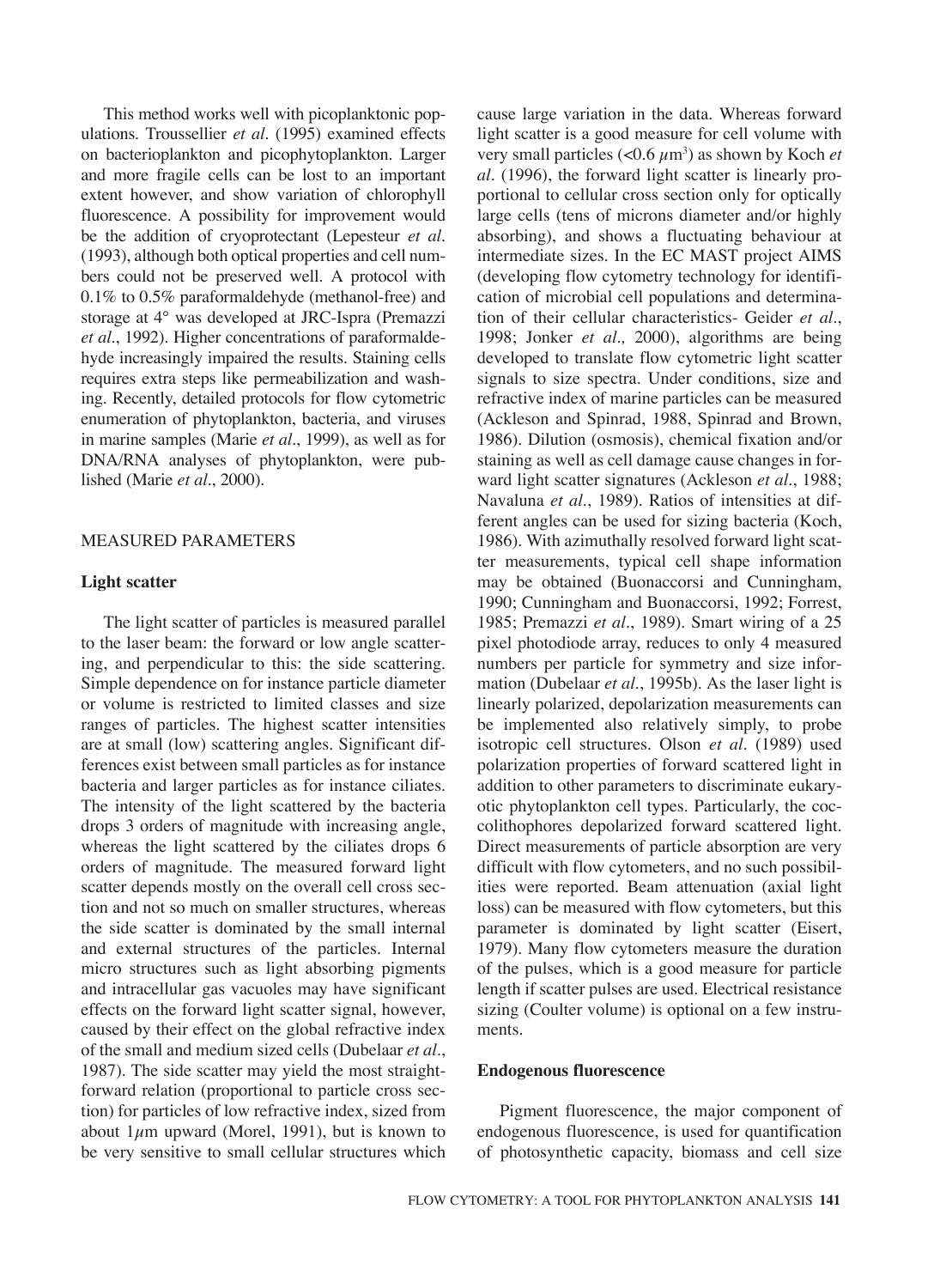(Chisholm, 1992), and identification of cellular pigment composition type. Absorbed photons generate higher excitation stages in the chlorophyll antenna pigments, from which photosynthesis is driven or by-products are generated such as heat or emission of lower energy light, fluorescence. One of the key problems in fluorescent diagnostics of photosynthetic organisms is to distinguish the contributions of constant and variable fluorescence components, because the first one contains information on the efficiency of exciton migration through the light harvesting antenna, while the second one reflects the state of PS II reaction centres and the electron-transport chain (Chekalyuk *et al.*, 1992). At low light conditions, photosynthesis competes efficiently with fluorescence and fluorescence is low (constant fluorescence). The light intensity in flow cytometers is very high, but the passage time of the particles is extremely short (a few microseconds). The question is to what extent the variable fluorescence rises during the short passage time of the cell through the laser beam. With double or triple beam cytometers, the cell has to travel some time between the laser beams, and effects may be quite different at the down stream laser foci. Studies (Ashcroft *et al.*, 1986; Neale *et al.*, 1989; Xu *et al.*, 1990) on flow cytometric fluorescence origin did not provide coherent results. Another approach is to chemically force chlorophyll fluorescence with DCMU (Furuya and Li, 1992) for evaluating photosynthetic rates of natural populations. At very high photon densities such as in focused laser beams, 'exciton annihilation' or photo-bleaching may reduce fluorescence yield (Chekalyuk *et al.*, 1992; Van den Engh and Farmer, 1992). Another question is whether the amount of absorbed quanta is (dis)proportional to the amount of intracellular pigment owing to the self shading effect, also called packaging effect (Duysens, 1956). At the small size range the packaging effect is not significant; Kerker *et al.* (1982) showed a linear relation between fluorescence and size of small calibration beads. Natural chlorophyll absorbs light more efficiently, and obviously phytoplankton cells may be much bigger. Sosik *et al.* (1989) showed that analyses of *Hymenomonas carterae* and *Amphidinium carteri* are influenced by the packaging effect. Calibration is required for accurate use of fluorescence as a size indicator (Legner, 1990). Flow cytometric 'pump and probe' analysis was demonstrated by Olson and Zettler (1995). The low laser power required to measure the constant fluorescence part, impaired the analysis of small cells. Better results were obtained with a so-called 'pump during probe' technique and using an infrared laser for particle detection to preserve the dark adapted state of the particles (Olson *et al.*, 1996; Chekalyuk *et al.*, 1996). The intensities used for pump and probe are orders of magnitude smaller than used in the studies mentioned above. The conclusion seems justified that more investigation of fluorescence rise times in the microsecond area, at a range of controlled flow cytometric illumination conditions, including estimation of packaging and annihilation effects, is required for a better understanding of these phenomena.

The total chlorophyll fluorescence, obtained by adding the individual particle fluorescence values, correlates well to spectrophotometrically analysed fluorescence per volume of sample (Hofstraat, 1991; Jonker, 1995). Especially for larger cells and colonies, these measurements require a dedicated optical measuring system like in the OPA as was shown for natural *Microcystis* colonies (Dubelaar and van der Reijden, 1995a). Based on this relationship the contributions of different groups of algae to 'biomass' can be assessed, which give more valuable information than counting of cells and colonies of different size alone. The combination of data on concentration, species and group discrimination and quantitatively measured chlorophyll fluorescence makes it possible to estimate the contribution of different species and groups to the total phytoplankton biomass. In vivo phytoplankton pigments have broad and overlapping excitation and emission characteristics, but the choice of laser wavelength and detection band influences the fluorescence measurement efficiency for a certain pigment. Fluorescence emission and excitation characteristics have been demonstrated as tools to classify groups such as cyanobacteria, cryptophytes, chlorophytes and prasinophytes, bacillariophytes and dinophytes based upon spectrally similar accessory pigments within these groups (Yentsch and Yentsch, 1979; SooHoo *et al.*, 1986; Hilton *et al.*, 1989; Hofstraat *et al.*, 1990, 1991, 1994). Olson *et al.* (1989) simultaneously used Coulter-volume, intensity and polarisation of forward scatter, right-angle scatter, and fluorescence. From 26 laboratory cultures, the two cryptophytes and the rhodophyte, the coccolithophorids, and chlorophytes could be distinguished from others. Instead of fluorescing themselves, accessory (antenna) pigments rather increase chlorophyll-a fluorescence by energy transfer, the exception being phycocyanine and phycoerythrine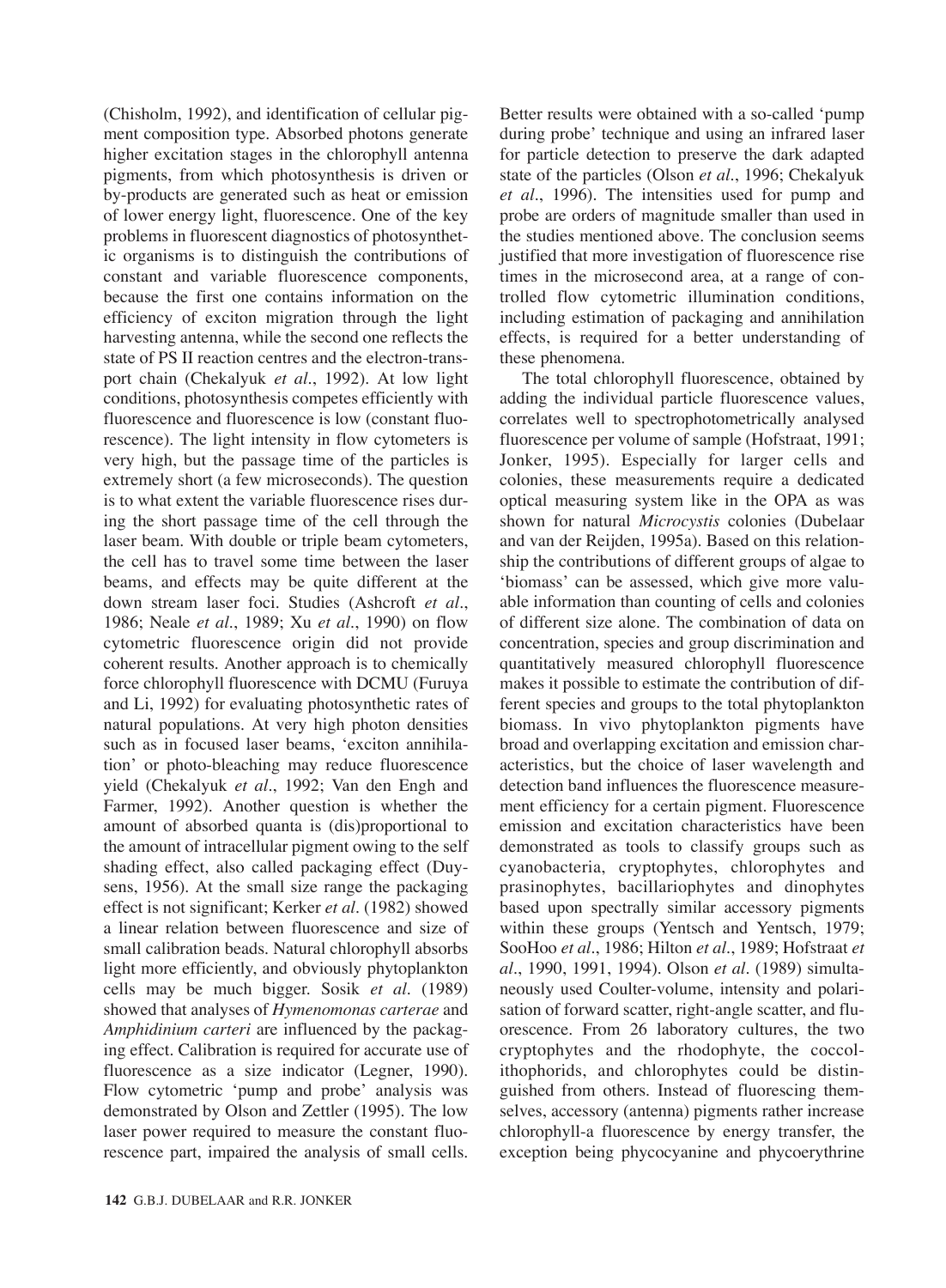containing species. Therefore, excitation spectra probe the spectral properties of pigments capable of energy transfer to chlorophyll a (Owens, 1991). This could encourage the application of flow cytometers with three or more excitation beams. These instruments are the most complex, unfortunately, especially the electronic timing circuitry which correlates the data from one cell, coming from three lasers. Artificial neural net analysis (Boddy *et al.*, 1994a; Wilkins *et al.*, 1994, 1996) showed that 20- 40 species can be sufficiently discriminated based on endogenous fluorescence and light scatter alone, but also showed that discrimination by this technique is not primarily based on taxonomic group identification.

#### **Exogenous fluorescence**

There are several options to extent analysis of phytoplankton by staining specific components of the cell. These fall apart in A: very specific but normally nonquantitative techniques in order to discriminate species and B: techniques for quantitative analysis of various constituents and physiological conditions of cells like DNA content. The dye can be fluorescent or the product of the dye and the cellular component of interest may be fluorescent. Except for the membrane binding dyes, the dyes have to enter the cell to interact with their goal substances. This can be used as a diagnostic technique for estimation of membrane integrity, otherwise the membranes have to be perforated to let the dye in (electroporation technique is described by Berglund and Starkey, 1991). An example is the use of propidium iodide for live/dead cell discrimination. Cytochemical stains are used to stain protein, DNA, RNA, lipids and membranes. Hull *et al.* (1982) presented staining techniques for nuclear DNA in algae. Schäfer *et al.* (1996) applied three-laser flow cytometry for simultaneous measurement of photosynthesis pigments and protein content using FITC of phytoplankton populations in lakes and rivers. Edvardsen and Vaulot (1996) used cell size and relative DNA content for ploidy analysis of Prymnesiophyceae spp. González-Gil *et al.* (1998) used flowcytometric measurement of ELF (enzymelabeled fluorescence), a new insoluble fluorogenic substrate for alkaline phosphatase to probe the phosphorus (limitation) status of individual cells. The sensitivity of flow cytometers allows the detection of very small quantities of fluorescence, down to a level of a few thousand fluorescent molecules. This allowed the development and application of immunochemical labelling techniques. Double staining allows the assessment of more than one property at the same time, e.g. the double staining of bacteria with a DNA and a protein stain to monitor cell volume as a function of cell cycle (Steen *et al.*, 1982). Zubkov *et al.* (1999) developed a flow cytometric assay for measuring protein content of marine planktonic bacterial cells using SYPRO staining. Advances in fluorescent probe technology offer realistic approaches for direct cell identification, viability assessment and responses to environmental changes using basic, single light-source flow cytometers (Porter *et al.*, 1997). Jonker *et al.* (2000) gives an overview on the use of fluorescent probes in aquatic ecology.

#### **Immunotechniques**

An early overview on quantitative immunofluorescence in flow cytometry and related staining techniques was given by Visser *et al.* (1978). Ward and Perry (1980) presented an immunofluorescent assay for the marine ammonium-oxidizing bacterium *Nitrosococcus oceanus*. Clones of marine chroococcoid cyanobacteria were analysed by Campbell *et al.* (1983) using immunofluorescence. Antibodies to eukaryotic cells (to probe pigment types and/or cell wall composition) were presented by Shapiro *et al.* (1989) and Campbell *et al.* (1989). Antibodies were found to various cellular molecular constituents (Yentsch, 1981; Yentsch *et al.*, 1988). Flow sorting gated on forward light scatter and FITC labelled anti-*Cryptosporidium* is being used in water quality analysis as a quantitative preconcentration method, which allows routinely screening of hundreds of litres of water for C*ryptosporidium* oocysts (Vesey, 1994). The antibody is not 100% specific, but the highly infectious oocysts are counted microscopically from the sorted fractions much quicker than before, without enrichment. Vrieling and Anderson (1996) and Vrieling *et al.* (1995, 1996, 1997), showed that antisera against purified cell walls and against extruded trichocystal cores of the organism, allow immunofluorescent detection in flow of the dinoflagellates *Prorocentrum micans, Gyrodinium aureolum* and *Gymnodynium nagasakiense*. Simon *et al.* (1997) identified the toxic algae *Chrysochromulina* and *Prymnesium* species using fluorescent or chemiluminescent oligonucleotide probes. For a review of immuno flow cytometry, see Peperzak *et al.*, 2000).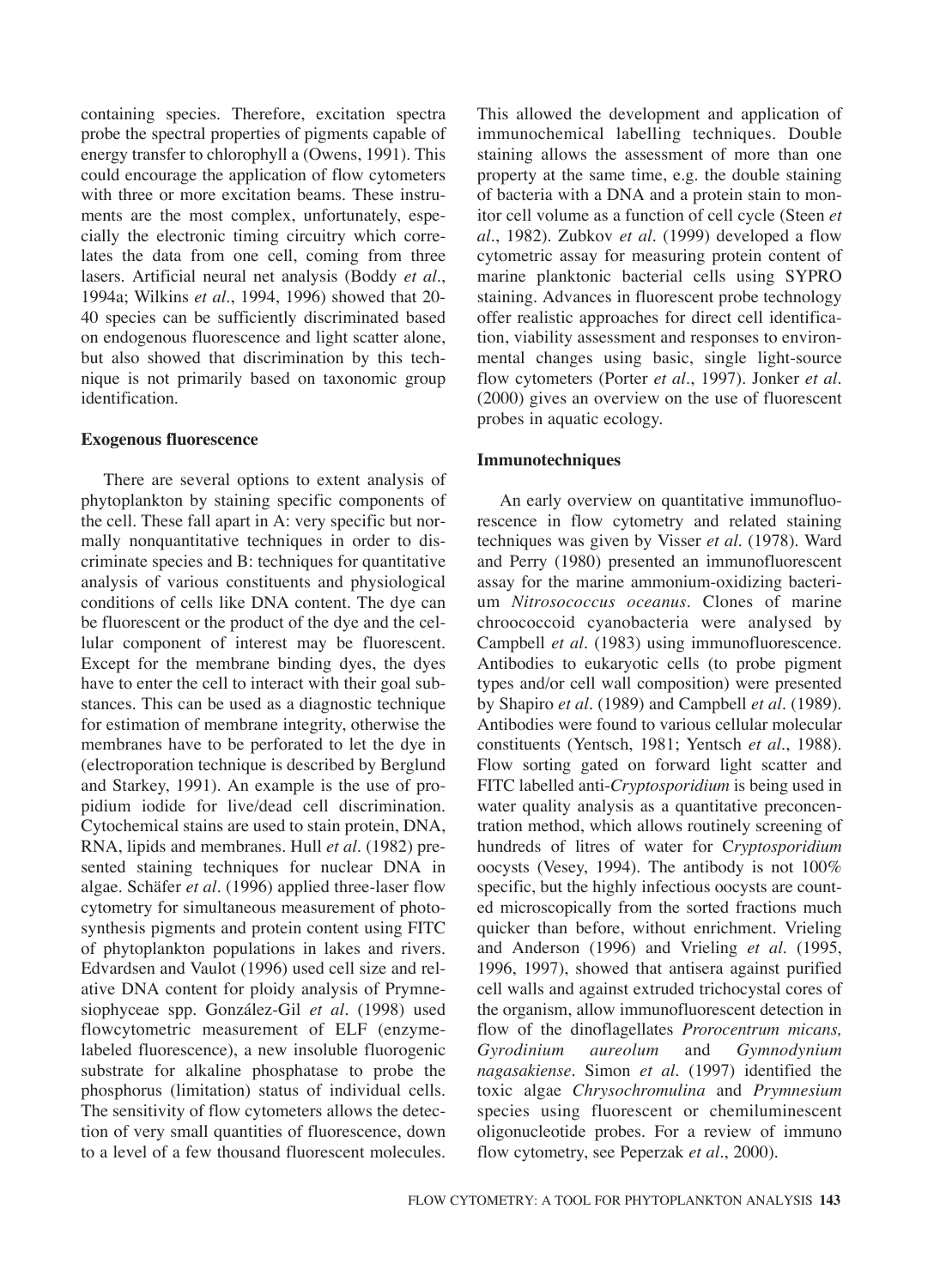#### **DNA and RNA quantification**

DNA can be fluorescently stained with many fluorochromes. Flow cytometric determination of phytoplankton DNA in cultures and field samples was reported by Yentsch *et al.* (1983b), Bonaly *et al.* (1987), and Boucher *et al.* (1991) from cultured samples stained with DAPI, which can be excited with UV light. The DAPI-DNA fluorescence was related to cell DNA content over almost 4 orders of magnitude. In natural populations, the fraction of particulate DNA contained in photosynthetic picoplankton could be computed. Currently, a new series of fluorochromes are being applied for highresolution DNA quantification by flow cytometry. Among these are TOTO-1, SYBR-Green, Picogreen, SYTOX green (Marie *et al.*, 1996; Li *et al*., 1995; Marie *et al.*, 1997; Guindulain *et al.*, 1997) and YOYO-1 (Jochem and Meyerdierks, 1999). They have major advantages over previously used dyes like DAPI and propidium iodide. They can be excited at 488 nm, the standard laser wavelength for most benchtop instruments, and result in green fluorescence which hardly interferes with pigment fluorescence (Chl-a), and are specific for double stranded DNA, instead of also staining RNA (Pan and Cembella, 1996; Pan *et al.*, 1999). A comparison of seven blue nucleic acid SYBR and SYTO series dyes for flow cytometric enumeration of bacteria in aquatic systems by Lebaron *et al.* (1998a) showed that SYBR-II and SYTO-9 are the most appropriate dyes for bacterial enumeration in nonsaline waters and can be applied to both live and dead bacteria, whereas SYBR-II is more appropriate than SYTO dyes for seawater samples. SYTOX Green however underestimates the fraction of dead bacterial cells within starved populations (Lebaron *et al.*, 1998b, see also Gasol and del Giorgio, 2000) and its application to natural samples should be considered with caution. Veldhuis *et al.* (1997a) established a nice data set of DNA content of individual phytoplankton species. They also showed that there is a good correlation between DNA content, as measured with these dyes, and phytoplankton biomass. This correlation is better than the correlation between biomass and Chl-a fluorescence which is influenced significantly by the light history of the cells. The next important step would be to transfer this to field samples. The ratio between RNA and DNA can be used to discriminate actively growing cells from resting cells. The application of e.g. SYTO 13 allows assessment of bacterial abundance (Del Giorgio *et al.*, 1996; Gasol and del Giorgio, 2000); SYBR Green allows for discrimination between heterotrophic bacteria and autotrophic *Prochlorococcus* cells (Marie *et al.*, 1997). Binder and Liu (1998) examined the relationship between growth rate and rRNA content in a marine *Synechococcus* strain by a combination of flow cytometry and whole-cell hybridization and found that both these methods correlated well in determination of total cellular RNA, which varied in a similar manner as growth rate, supporting the notion that measurements of cellular rRNA content might be useful for estimating in situ growth rates in natural *Synechococcus* populations. Brussaard *et al.* (1999) showed that flow cytometry can be a useful tool to discriminate between virus infected and noninfected phytoplankton cells by detection of de novo synthesis of viral DNA and possible digestion of host DNA.

#### **Cell cycle analysis**

Whereas the connection between cell division and the need for metabolites and photosynthates is obvious, the mechanism of light acting upon cellular DNA synthesis regulation is not so clear (Yee and Bartholomew, 1988). Flow cytometric DNA analysis is a helpful tool in this respect (Chisholm *et al.*, 1986). Brzezinski *et al.* (1990) examined the role of silicon availability on cell-cycle progression in marine diatoms. Examination of DNA histograms allowed the localization of the effect of silicon deprivation in terms of progress through G1, S, and G2+M phase. Yee and Bartholomew (1988) studied light regulation of the cell cycle in *Euglena gracilis bacilaris*. Euglena grown under phototrophic conditions are easily synchronized to a 12 h light-12 h dark regime. By inoculating stationary phase, nondividing cells into fresh media and exposing the diluted cells to either light or darkness, it was observed that initiation of DNA synthesis for the cell division cycle is light dependent. Commitment to the cell cycle requires exposure to more than 6 h of light, supposedly to allow the accumulation of an initiating factor that will enable DNA synthesis to begin. Flow cytometry analysis showed that once cells are committed to the cell cycle, they complete the cycle in the dark, so mitosis is a light-independent step. Lefort *et al.* (1987) used DNA flow cytometry to study cell cycle blockade of vitamin B12-starved cells. Binder and Chisholm (1990) studied the relationship between DNA cycle and growth rate in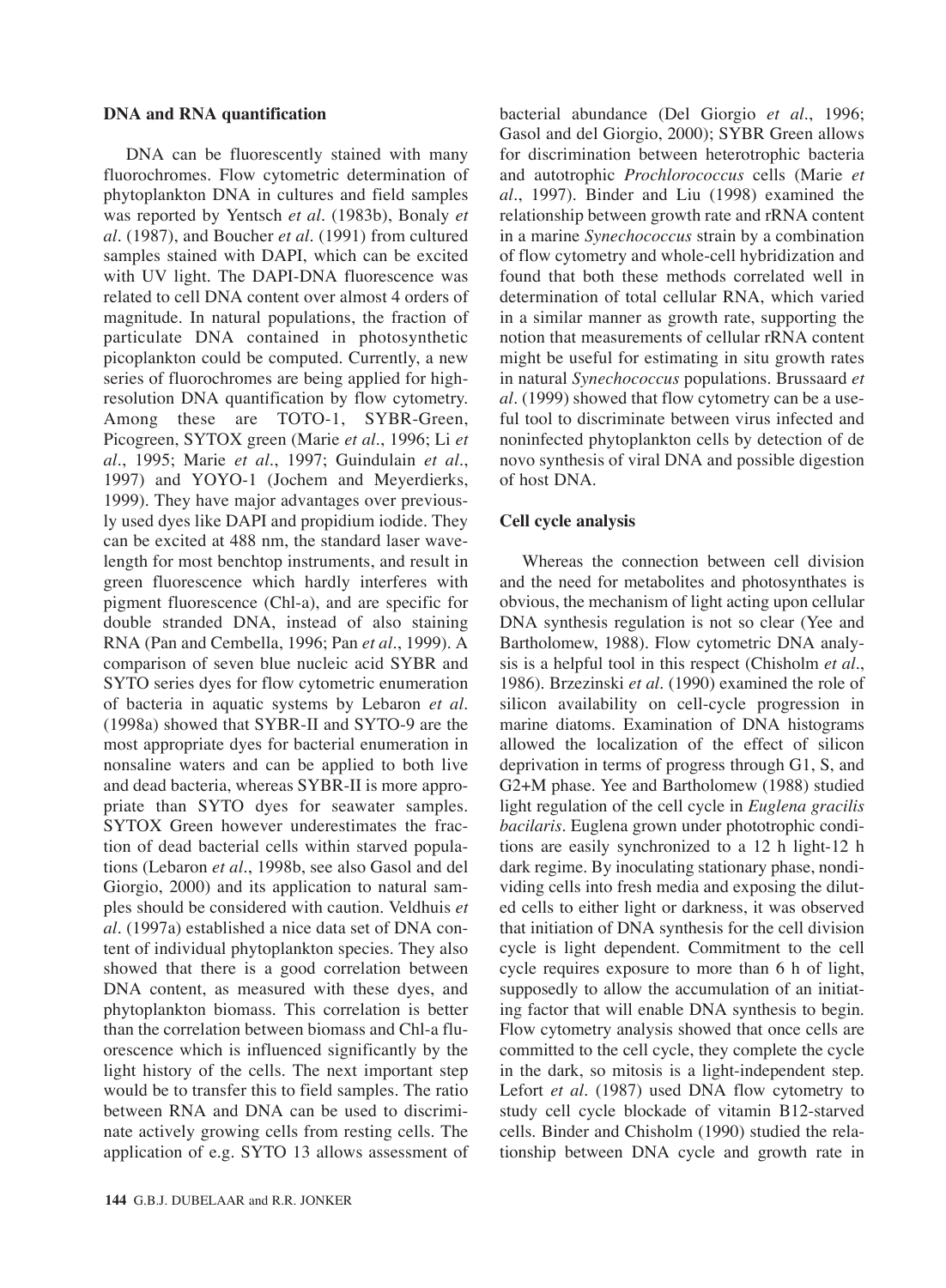*Synechococcus-sp* strain PCC 6301. This cyanobacterium was shown to contain multiple chromosome copies even at very low growing rates. Evidence was found for asynchronous initiation of DNA replication. Vaulot *et al.* (1995) elegantly showed that DNA replication occurred in the afternoon by analyzing *Prochlorococcus* in samples from different depths using Hoechst 33342. The next step in *in situ* growth rate analysis is to combine specific detection of single species with cell cycle analysis. Specific detection can be done with *in situ* hybridization or with monoclonal antibodies. Peperzak *et al.* (1998) showed that flow cytometry can be used for the analysis of the dial DNA cycle.

# **Identification of species and groups using ribosomal RNA-targeted nucleic acid probes**

The use of ribosomal RNA probes for flow cytometric identification of both individual species and taxonomic groups is very promising. Parts of the ribosomal RNA sequences were highly conserved during evolution and the differences in rRNA sequences correlate well with evolutionary relations. Fluorescently labelled rRNA probes are relatively small and penetrate easily in fixed cells (Amann *et al.*, 1990). There they hybridize specifically to the target sequences. This is very useful for fluorescent *in situ* hybridization (FISH), a process which can be visualized using both microscopy and flow cytometry. Recently, the application of rRNA probes for detection of phytoplankton species and groups was established (Lim *et al.*, 1993; Simon *et al.*, 1995; Knauber, 1996; Rice *et al.*, 1997; Partensky *et al.*, 1997, Jonker *et al*., 2000). Lange *et al.* (1996) have shown that target regions specific for the class Prymnesiophyceae and the genus *Phaeocystis* (Hariot) Lagerheim could be identified from 18S rRNA coding regions, and two complementary probes were designed. Detection of whole cells hybridized with these probes labelled with fluorescein isothiocyanate (FITC) was difficult using epifluorescence microscopy because autofluorescence of the chlorophylls seriously interfered with the fluorescence of the probes. In contrast, flow cytometry proved very useful to detect and quantify the fluorescence of the hybridized cells. Hybridization conditions were optimized, especially with respect to formamide concentration. Both probes were tested on a large array of both target and non-target strains. Positive and negative controls were also analysed. Specificity was also tested by adding a competing nonlabelled probe. Whereas probe PHAEO01 seems to have good specificity, probe PRYMN01 appeared less specific and must be used with stringent positive and negative controls. A large number of rRNA sequences has already been analysed and is available through internet. The use of a 18S rRNA probe for detection of *Cryptosporidium* was established by Vesey (1996). This allows for a very quantitative technique for analysis of *Cryptosporidium*.

*Monoclonal antibodies and/or other molecular probes are used for aquatic bacteria and phytoplankton analysis by 6 of the 19 survey institutes; 4 other institutes say they will in the future.*

Applications: *The survey institutes all carry out species or (pigment or taxonomic) group identification in field samples by flow cytometry, mostly taxonomic groups based on pigment analysis, such as prochlorophytes, cyanobacteria, (sub-types of) Synechococcus e.g. phycocyanin- and phycoerythrin-rich Synechococcus spp., cryptophytes, dinoflagellates and diatoms. Furthermore, eukaryotic picoplankton (three types of picoeukaryotic algae), and nanoplankton can be identified. Size is used by one institute as extra indicator to identify 6 groups in North Sea waters: Phaeocystis (only blooms), Mesodinium, Rhodomonas, Dinoflagellates and Diatoms <25 µm, 25-100, >100 µm. Gymnodinium mikimotoi is being identified using monoclonal antibodies. Heterotrophic bacteria are distinguished with DNA stains, while some molecular probes are also used. Applications mentioned included*

• Phytoplankton photophysiology, ecophysiology, toxicology, metabolic activity (3 times)

• The relationship between phytoplankton, bacteria and detritus (4 times), bacterial sorting to discriminate active cells (twice), size distribution of bacteria (2 times)

• Grazing impact studies (6 times), food selectivity of cockles

• Isolation of strains(e.g. gonyaulacoid cells) from natural populations by sorting (twice), isolation of diatoms transformed with GFP gene

• In situ hybridization with taxon-specific rRNA probes

#### **Phytoplankton abundance**

Basic characterisation of particles by flow cytometry can be done on a routine basis, such as a division in organic and inorganic particles, living and nonliving organic particles, e.g. Moreira-Turcq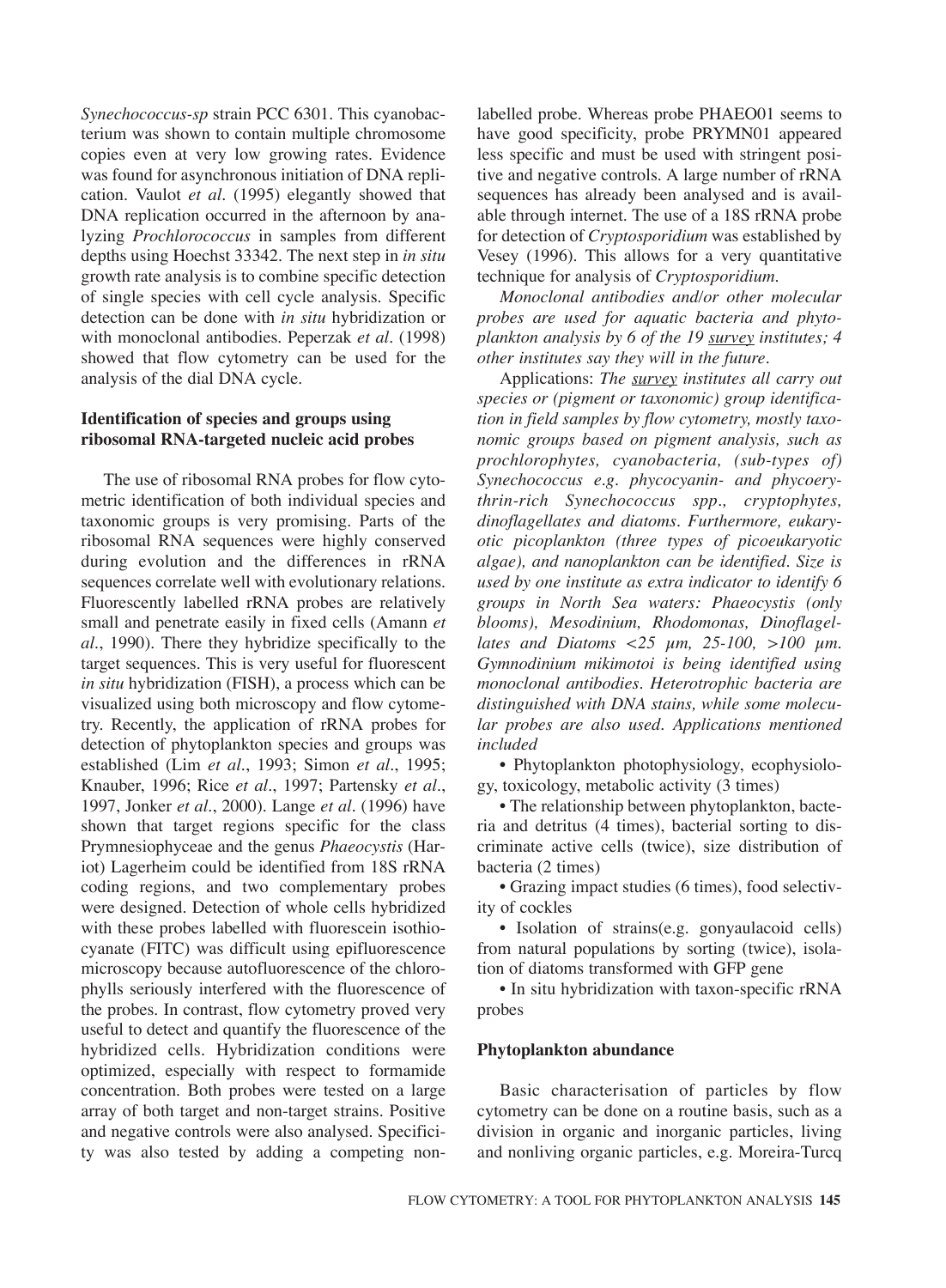and Martin (1998). Flow cytometry allows rapid phytoplankton counting and sizing based on the chlorophyll fluorescence, and limited identification of taxonomic groups and species (Li and Wood, 1988; Yentsch and Yentsch, 1979; Yentsch and Pomponi, 1986; Olson *et al.*, 1989; Hofstraat *et al.*, 1990, 1994; Blanchot and Rodier, 1996; Binder *et al.*, 1996; Li, 1997; Veldhuis and Kraay, 1990; Wood *et al.*, 1985). Clearly, pigment analysis using flow cytometry is much cruder than, for example, HPLC, but main pigments can be studied with success (Olson *et al.*, 1990; Hess *et al.*, 1996). Using the specific, immuno- and molecular probes enables the determination of intracellular substances such as lipid droplets in diatoms and toxins in dinoflagellates, and allows more specific species/group characterisation and discrimination (Bloodgood *et al.*, 1987; Simon *et al.*, 1994, 1995; Rao *et al.*, 1991). Biodiversity of unicellular pico- and ultraplanktonic eukaryotes was studied by Chrétiennot-Dinet and Courties (1997). As very little is known about sexuality and life-cycles of these tiny algae, a whole set of complementary techniques including flow cytometry appears necessary to ensure a reliable assessment of identification and diversity. Gasol *et al.* (1999) estimated bacterial abundances with epifluorescence microscopy methods and with flow cytometry (SYTO13) and found good correspondence between microcosm experiments and coastal Mediterranean water. Flow cytometry is likely to prove useful for detecting the low-level occurrence of harmful species, giving early warning of the probability of bloom development. It enables monitoring of bacteria in seawater (Button and Robertson, 1989, 1990; Robertson and Button, 1989; Wiebenga *et al.*, 1997; Zubkov *et al.*, 1998). Flow cytometry allows higher sampling frequencies, important for the execution of ship transects, depth profiles and also incubation experiments to study the distribution and composition of phytoplankton populations, including diurnal variations (Tarran and Burkill, 1993; Burkill, 1987; Olson *et al.*, 1985; Li, 1989; DuRand *et al.*, 1994; Jacquet *et al.*, 1998). Flow cytometry has also been used in all Joint Global Ocean Flux Studies (JGOFS) to date, particularly studies of the dynamics and distribution patterns of pico-phytoplankton, ultra-phytoplankton, and bacteria (Binder *et al.,* 1996; Detmer and Bathmann, 1997), with diel cycling and biomass assessed from flow-cytometer cellular light scatter observations (Blanchot *et al.* 1997; Gin *et al.*, 1999, respectively), the importance of *Prochlorococcus* to community structure (Campbell *et al.,* 1994) and the effect of environmental forcing on microbial community structure (Campbell *et al.,* 1998), investigations in the microbial food web structure in the Arabian Sea by Garrison *et al.* (2000), revealing a correlation between dominance of large phytoplankton, primarily diatoms, and the seasonal maxima of mass flux during the SW Monsoon. Landry *et al.* showed in 1996 that, while picoplankton account for most of the chlorophyll biomass and primary production in the central equatorial Pacific, their abundances and distributions are relatively stable and conservative while other populations, such as diatoms, respond more dramatically to environmental forcing. Other JGOFS missions included microzooplankton grazing in the central equatorial Pacific (Constantinou *et al.*, 1995) and the Arabian Sea (Reckermann and Veldhuis, 1997), and flow cytometry based studies of energetics and growth kinetics of a deep *Prochlorococcus* spp. population in the Arabian Sea (Johnson *et al.*, 1999), populating almost exclusively the detected secondary fluorescence maxima (SFM).

## **Ecology and physiology**

Flow cytometers can play an important role in the experimental verification of ecological models (Campbell *et al.*, 1997). These models include spatial and/or temporal distributions of species and groups (Olson *et al.*, 1990; Partensky *et al.*, 1996; Shimada *et al.*, 1993, 1995; Tarran *et al.*, 1999; Vaquer *et al.*, 1996; Vaulot *et al.*, 1990; Zubkov *et al.*, 1998, 2000), size distributions and population dynamics, but can also consider flow cytometrically probed status of life cycle (Binder and Chisholm, 1995; Brzezinski *et al.*, 1990; Van Bleijswijk *et al.*, 1994; Van Bleijswijk and Veldhuis, 1995; Green *et al.*, 1996; Vaulot and Marie, 1999) allowing growth rate determination (Veldhuis *et al.*, 1997b), and physiological properties of the cells such as metabolic activity (Dorsey *et al.*, 1989; Jellet *et al.*, 1996; Del Giorgio *et al.*,1997). Shalapyonok *et al.* (1998) reported ultradian growth (faster than 1division per day) observed for the widespread marine prokaryote *Prochlorococcus*, even though cell division was strictly phased to the light-dark cycle. Correlation of metabolic with flow cytometric characteristics is a feasible means of investigating the heterogeneity of phytoplankton metabolic state in the marine environment. The response to changes in light conditions (Armbrust *et al.*, 1989, 1990; Gerath and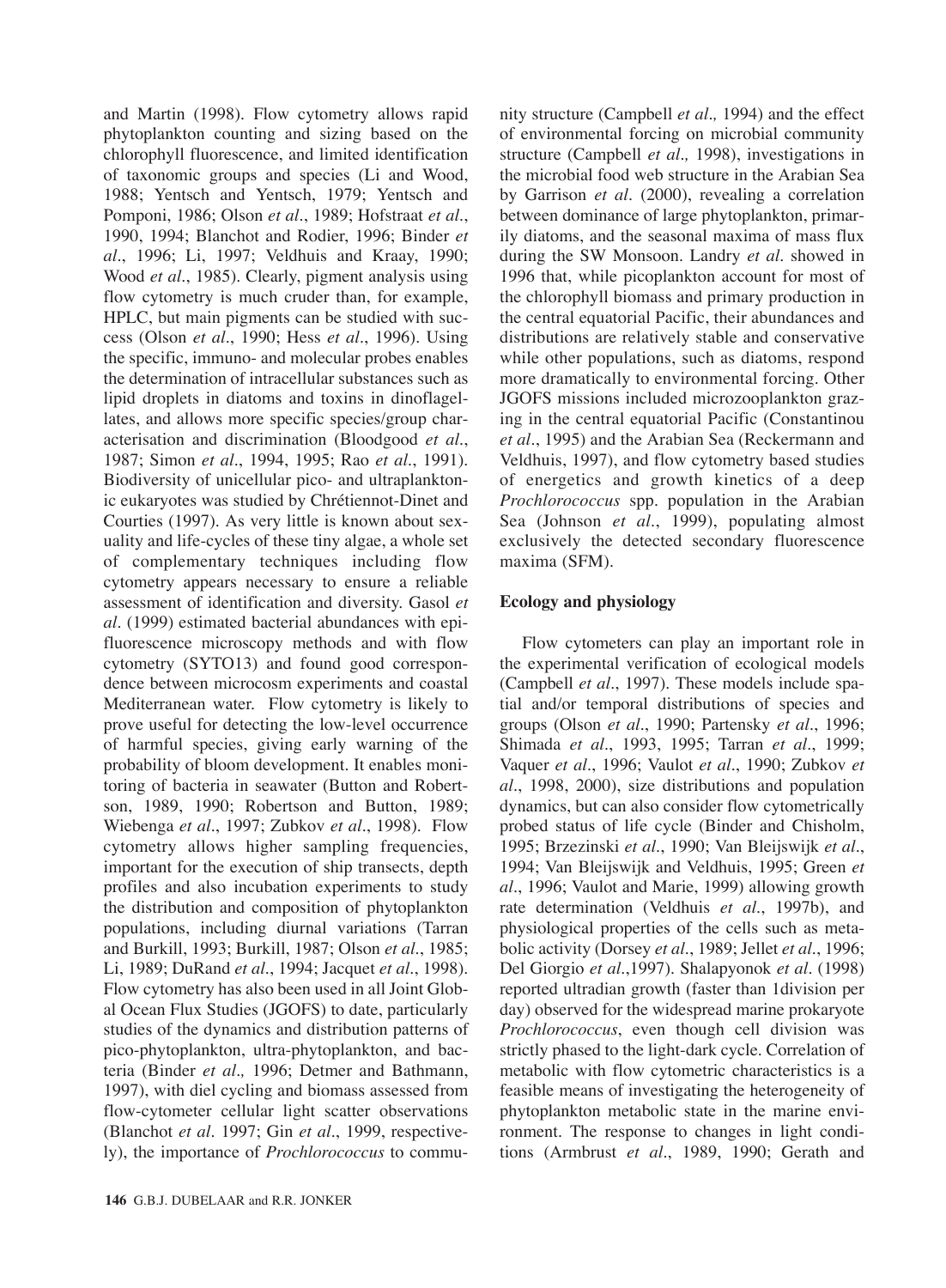Chisholm, 1989; Vaulot *et al.*, 1986), nutrient availability (Trousselier *et al.*, 1997; Vaulot *et al.*, 1987; Veldhuis and Kraay, 1993; Graziano *et al.*, 1996; Zettler *et al.*, 1996; Timmermans *et al.*, 1998; Lebaron *et al.*, 1999) and kinetics (Button and Robertson, 2000) can be assessed. Lipschultz (1995) measured nitrogen-specific uptake rates of marine phytoplankton by flow cytometry. Huisman *et al.* (1999) elegantly used flow cytometry in competition experiments in order to validate models describing competition for light using fresh water species from eutrophicated systems. Other applications include the investigation of microbial food webs (Cowles *et al.*, 1988; Cucci *et al.*, 1985, 1989; Gerritsen and Sanders, 1987; Lesser *et al.*, 1991; Sellner *et al.*, 1994; Hansen *et al.*, 1996; Reckermann and Veldhuis, 1997) and the evaluation of the effect of toxic substances on algae (Gala and Giesy, 1990, 1994), or toxic algae on zooplankton (Turner *et al.*, 1998). Boelen *et al.* (2000) used flow cytometry for phytoplankton species composition and size analysis in a study of ultraviolet-B (UVB) radiation induced DNA damage in picoplankton assemblages in the tropical Atlantic Ocean, indicating that radiation damage is size dependent, and mean received doses are reduced by wind-induced mixing. Mostajir *et al.* (1999) found retardation of cell division, inhibition of photosynthesis and cell size enlargement of Prymnesiophyceae provoked by UVB. Waite *et al.* (1995) measured sugar-containing compounds on cell surfaces of marine diatoms with flow cytometry using concanavalin A. Measurements of effects of iron stress on chromatic adaptation by natural phytoplankton communities in the Southern Ocean by Van Leeuwe *et al.* (1998) showed that iron did affect the pigment composition, but the efficiency of electron transfer. Reed *et al.* (1999) followed changes in the neutral lipid content of actively swimming zoospores of the palm kelp *Pterygophora californica* by flow cytometry using the fluorescent stain Nile Red. A flow cytometric approach to assess the environmental and physiological status of phytoplankton was presented by Demers *et al.* (1989). The analysis of natural phytoplankton populations can indicate changes in water quality and environmental stress (Olson and Chisholm, 1986; Olson *et al.*, 1986; Parpais *et al.*, 1996), starvation conditions (Joux *et al.*, 1997), and contamination by anthropogenic inputs (Berglund and Eversman, 1988; Bonaly-Cantarel, 1988; Firth *et al.*, 1994; Cid *et al.*, 1996, 1997; Cavender-Bares, 1999; Faber *et al.*, 1998; Franqueira *et al.*, 1999).

#### **Size and biomass**

Many biological processes involved in biogeochemical fluxes, e.g. production, respiration, grazing, sinking, aggregation, are linked to the biomass and size distributions of bacteria (Button and Robertson, 1989, Robertson *et al.*, 1998) and phytoplankton (Rodriguez and Li, 1994, Gin *et al.*, 1999). For that reason the development of flow cytometric techniques for particle size determination was advocated by Legendre and Le Fevre (1991). Shipboard based instruments allow fast assessment of abundance and biomass variations (Burkill, 1987; Borsheim *et al.*, 1989; Zohary *et al.*, 1998; Zubkov *et al.*, 1998, 2000), to probe three dimensional patchiness dynamics such as in eddies (Tintore *et al.*, 1998). Buck *et al.* (1996) estimated living carbon biomass of microplankton, nanoplankton and picoplankton using a combination of dual beam flow cytometry and epifluorescence microscopy. The contribution of picophytoplankton to biomass, productivity and community structure was the subject of various studies using flow cytometry (Li, 1994, 1995; Charpy and Blanchot, 1998, 1999; Liu *et al.*, 1997; Gasol *et al*, 1997, 1999). Pichard *et al.* (1997) used flow cytometry to show the utility of groupspecific gene probes for examining the relation of active phytoplankton community structure to the fixation of inorganic carbon. Weisse and Kirchhoff (1997) measured feeding rates and food selectivity of the heterotrophic freshwater dinoflagellate *Peridiniopsis berolinense* by flow cytometry and other techniques. Bougrier *et al.* (1997) used flow cytometry to study preingestive selection of different microalgal mixtures in *Crassostrea gigas* and *Mytilus edulis.* A rapid cytometric method assessing the distribution of ingested bacteria in nanoflagellates was presented by Bratvold *et al.* (2000), investigating grazing behaviour of cultures of *Rhynchomonas nasuta* and *Paraphysomonas vestita*. Their results suggest a heterogeneous population composed of subgroups of flagellates with different grazing rates, although the specific biological implications of the statistical models used with regard to the number of flagellate subgroups remain to be proven. Grazing was also studied by Christaki *et al.* (1999) who found that *Prochlorococcus* may be less subject to ciliate predation than *Synechococcus*, and Kenter *et al.* (1996) who recorded the feeding of *Balanion planctonicum* on the cryptomonad *Rhodomonas* sp. in vivo at 2-3 min intervals by flow cytometry*.* Vazquez-Dominguez *et al.* (1999) pre-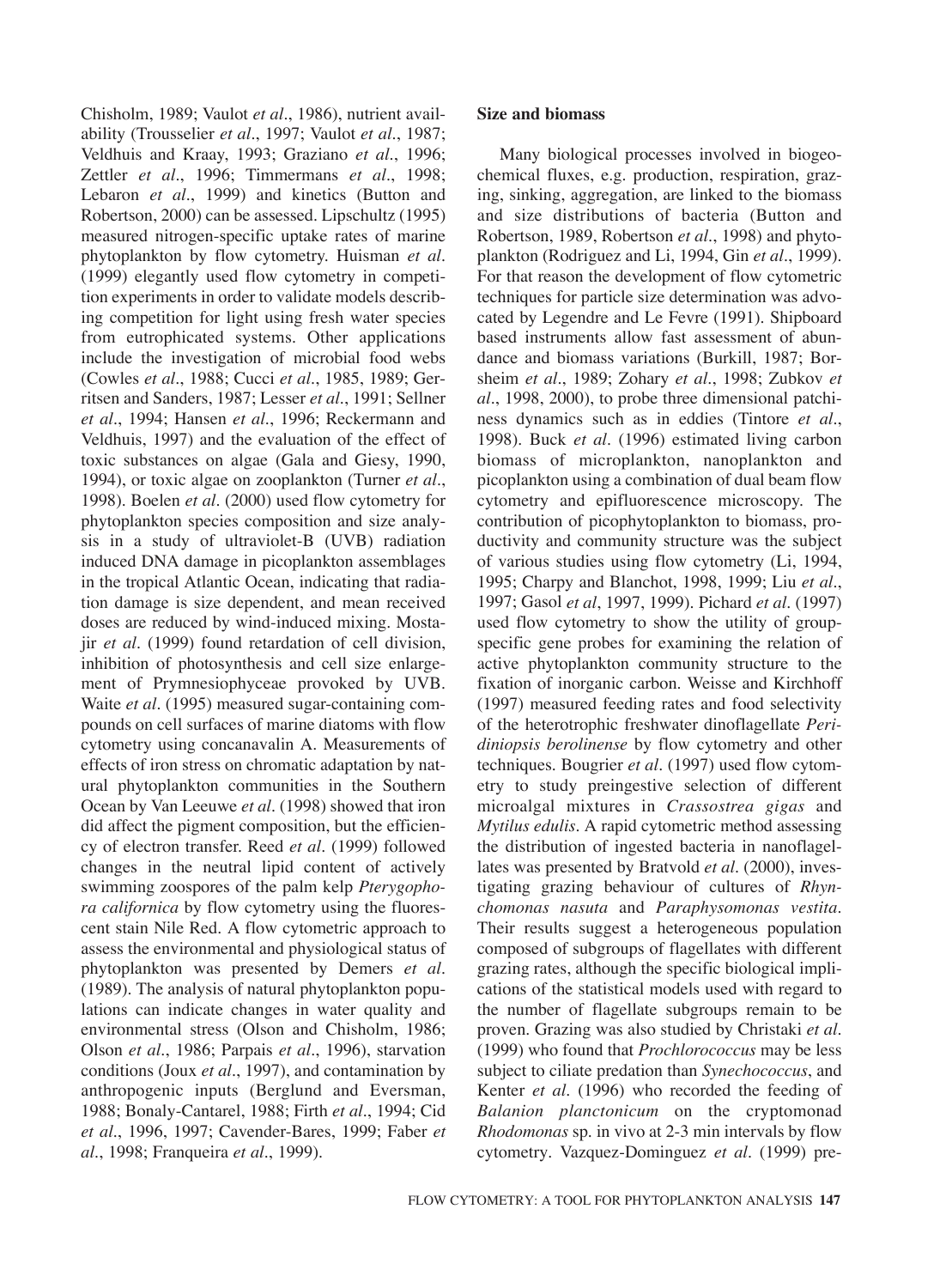sented some succesful flow cytometric experiments to estimate grazing rates on bacteria with fluorescently labeled tracers, and Kuipers and Witte (1999) demonstrated the use of flow cytometry to obtain significant results in a study of the impact of microzooplankton community grazing on different size classes of algae. Pile *et al.* (1997 ) studied trophic effects of sponge feeding on four types of picoplankton, and Monger *et al.* (1999) examined the influence of cell-surface hydrophobicity. Gin *et al.* (1999) studied seasonal and depth variation in microbial size spectra at the Bermuda Atlantic time series station, using dual-beam flow cytometry to generate concentration and biomass size spectra of bacteria and phytoplankton.

*Almost half (8) of the survey participants carry out quantification of growth/production rates (basing on DNA / cell cycle analysis) of phyto-/bacterioplankton.*

The ocean colour is a prime source of information (Morel and Prieur, 1977). Remote sensing data may be utilized in calibration and validation of hydrodynamic and ecological models, and for instance the assessment of the spatial variability of biomass within a bloom area, or on a larger scale the photosynthetic carbon fixation in the world oceans. Data interpretation depends on atmospheric correction methods and bio-optical algorithms, calibrated with locally (on site) acquired entities such as extracted chlorophyll. Calibration with 'sea truth' data on the particle level is complicated (Lewis and Cullen, 1991) but feasible, for instance for coccolithophore blooms (Holligan and Balch, 1991; Balch *et al.*, 1992, 1993), or a bio-optical classification of sea particles (Ackleson and Robins, 1990). Although flow cytometers can measure cellular light absorption indirectly only (Perry and Porter, 1989), other entities such as fluorescence, forward and perpendicular light scatter are useful to assess particle optical properties and the relationship with the *in situ* light fields (Spinrad, 1984; Ackleson *et al.*, 1993; Cullen *et al.*, 1988; DuRand and Olson, 1996).

The general idea is, although it is obviously not a trivial matter, that flow cytometry data could be related to measurements of bulk light scatter or attenuation data measured with other instruments. Some scientific work and projects are being executed in this field currently. Some institutes compare flow cytometry data with microscopic counts and optical telemetry (shipboard SpectraScan) data from specific stations. The main advantage of

tion of phytoplanktonic biomass within main groups. *Another aspect is that major changes in ocean colour are based on new production (hence large) species. If cytometers were to be technically tuned towards larger organisms (probably even aggregates) and larger measuring volumes they could be useful for that purpose, in addition to the importance of flow cytometry for characterising small particles.* 

the flow cytometer is the straightforward evalua-

# DISCUSSION

*A high potential of the technique was acknowledged by all participants of the survey. It was stated that the direct on-line estimation of phytoplankton biomass and the ability to discriminate between different phytoplankton groups allows analysis of undisturbed natural samples (growth, grazing, the spatial or seasonal evolution of populations). Also, the application of specific fluorescent stains (bound to antibodies, or as DNA probes) may provide early detection of plankton groups of special interest, e.g. toxic species. By combining auto- and artificially fluorescent properties, potential developments arise include monitoring, in situ growth rates, biomass estimation of both autotrophs and heterotrophs, ecosystem processes, physiological status of microbial assemblages such as nutritional status, viability, photosynthesis, and various stress physiology. On a broader scale, we can use a similar approach to study primary productivity, and new production in the field. Flow cytometry also carries potential for the determination of small particles such as bacteria. Besides limitations as mentioned previously, an inherent drawback of flow cytometry is that it can only differentiate particles based on their optical characteristic as seen by the PMT's. This is better than the eye for the very small cells (picoplankton), and vice versa for the larger cells. The species resolution of field samples done by flow-cytometry is far below the Utermoehl-microscopy. The expectation that this situation can improve if the lack of specific fluorescent probes is reduced was widely supported in the survey. The laborious work to establish them remains a hurdle, as well as perhaps the human factor: ecologists prefer microscopic monitoring data. With regard to reproducibility it was mentioned that there is a real need for (i) standardization of flow cytometric analysis of field samples,*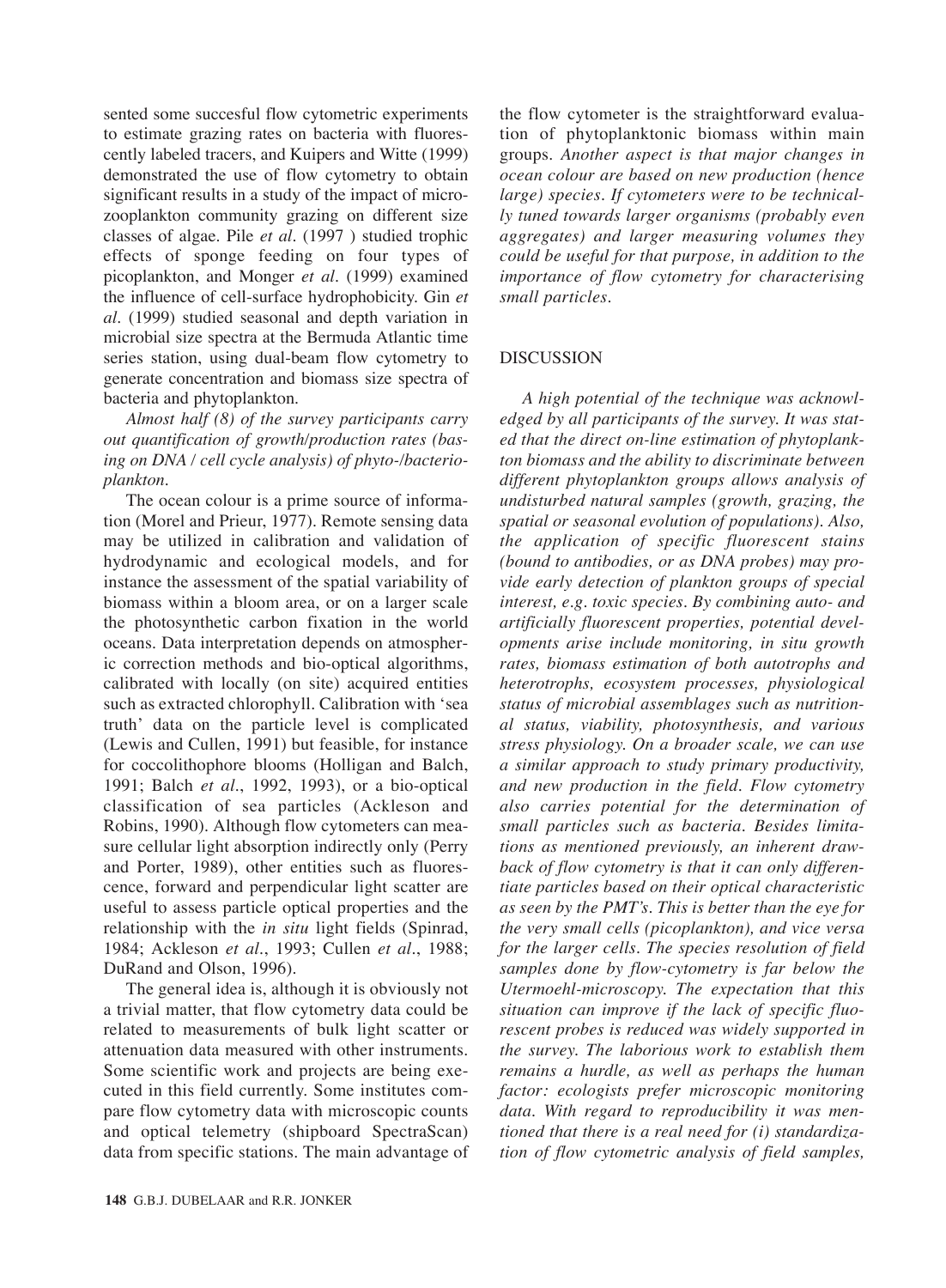## *and (ii) continuous checking against other independent methods (such as microscopy).*

Clearly, applications of flow cytometry in the field of aquatic sciences are numerous and expanding. It is not possible to define general requirements: shipboard analysis requires robust, easily transportable equipment; oceanography requires high sensitivity analysis of small cells; coastal and fresh water applications require a large dynamic range. Many physiological experiments and species identification using molecular techniques can be done with one or two parameters, whereas species identification based on inherent optical properties requires large numbers of independent entities measured from a single particle. Broadly used dedicated commercial equipment is not expected soon, but the general instrumental developments are promising. Data acquisition and processing gets more efficient, lasers and detectors get smaller, PC's get faster and hard discs get bigger, costs decrease. Instrument size, -operation, -costs and -reliability and data handling will not remain bottlenecks for long. Developments over a longer period will allow real-time in-situ measurements. These developments facilitated the development of the buoy based flow cytometer CytoBuoy with radiotransmission (viz. Fig. 1) to shore (Dubelaar *et al.*, 1999; Dubelaar and Gerritzen, 2000). A submersible version will also be deployed on missions with an autonomous underwater vehicle (AUV), while Olson and Sosik (1999) developed a submersible flow cytometer without a sheath fluid system. Much effort has to be devoted to standardization of sampling and preservation and of reporting and data analysis. This also requires intercalibration of flow cytometers. Also the systematic investigation of the phenomena governing the light scatter and fluorescence of phytoplankton cells as measured flow cytometrically would contribute to a better understanding of these analysis tools. This may facilitate the intercalibration between flow cytometers and possibly the intercalibration of data from flow cytometers with remote sensing data and other 'bulk' techniques (Dubelaar *et al.*, 1994; Geider *et al.*, 1998). It would also support the further development and use of 'pump/probe' capabilities in flow cytometry to measure photosynthetic parameters in a single cell. If analysis of major functional groups within the phytoplankton and bacteria becomes routine, it will be possible to base timeseries on flow cytometric data, with the advantages of higher frequencies in time and space.

#### ACKNOWLEDGEMENTS

We thank the editors of this issue for encouraging us to write this paper, and we thank the reviewers for their valuable contribution. For responding to the survey we gratefully thank Dr. P.H. Burkill (Plymouth Marine Laboratory, United Kingdom), Dr. Raffaella Casotti (Stazione Zoologica 'A. Dohrn', Italy), Dr. Kent Cavender-Bares (Dept. of Biology, Massachusetts Inst. of Techn. USA), Dr. Claude Courties (Laboratoire d'Hydrobiologie Marine, Université Montpellier II, France), Dr. Alex Cunningham (Univ. of Strathclyde, Dept. of Physics and Appl. Physics, Scotland (UK)), Dr. Michel Denis (Centre d'Oceanologie de Marseille, France), Dr. Ken Furuya (Department of Aquatic Bioscience, University of Tokyo, Japan), Dr. Josep M. Gasol (Institut de Ciencies del Mar, Catalonia (Spain)), Dr. Hans Hoogveld (Netherlands Institute of Ecology, Centre for Limnology, The Netherlands), Dr. Frank J. Jochem (The University of Texas at Austin, USA) Dr. Ulrich Kenter (University of Konstanz, Dept. of Limnology, Germany), Dr. Philippe Lebaron (Université Pierre et Marie Curie, Observatoire Océanologique, France), Dr. William Li (Bedford Insitute of Oceanography, Canada), Dr. Youlian Pan (Inst. for Marine Biosc., National Res. Council of Canada, Canada), Dr. Falk Pollehne (Institut für Ostseekunde, Warnemünde, Germany), Dr. Marcus Reckermann (Univ. Kiel, Research and Technology Center Westcoast, Germany), Dr. Jaime Rodríguez (Dpto. de Ecologia, Fac. de Ciencias, Universidad de Malaga, Spain), Thomas Rutten MSc (National Institute for Coastal and Marine Management, The Netherlands), Dr. Marcel Veldhuis (Netherlands Institute of Sea Research, The Netherlands).

Information was used from the internet sites of Station Biologique CNRS - INSU - UPMC (www.sb-roscoff.fr) Roscoff, France; J.J. MacIsaac Facility for Indiv. Particle Anal. (www.bigelow.org); West Boothbay Harbor, Maine, USA; Institut für Meereskunde Kiel (www.ifm.uni-kiel.de) Kiel, Germany.

#### REFERENCES

- Ackleson, S.G. and R.W. Spinrad. 1988a. Size and refractive index of individual marine particulates: A flow cytometric approach. *Appl. Opt*. 27: 1270-1277.
- Ackleson, S.G., R.W. Spinrad, C.M. Yentsch, J. Brown, and W. Korjeff-Bellows. – 1988b. Phytoplankton optical properties: Flow cytometric examinations of dilution-induced effects. *Applied Optics* 27(7): 1262-1269.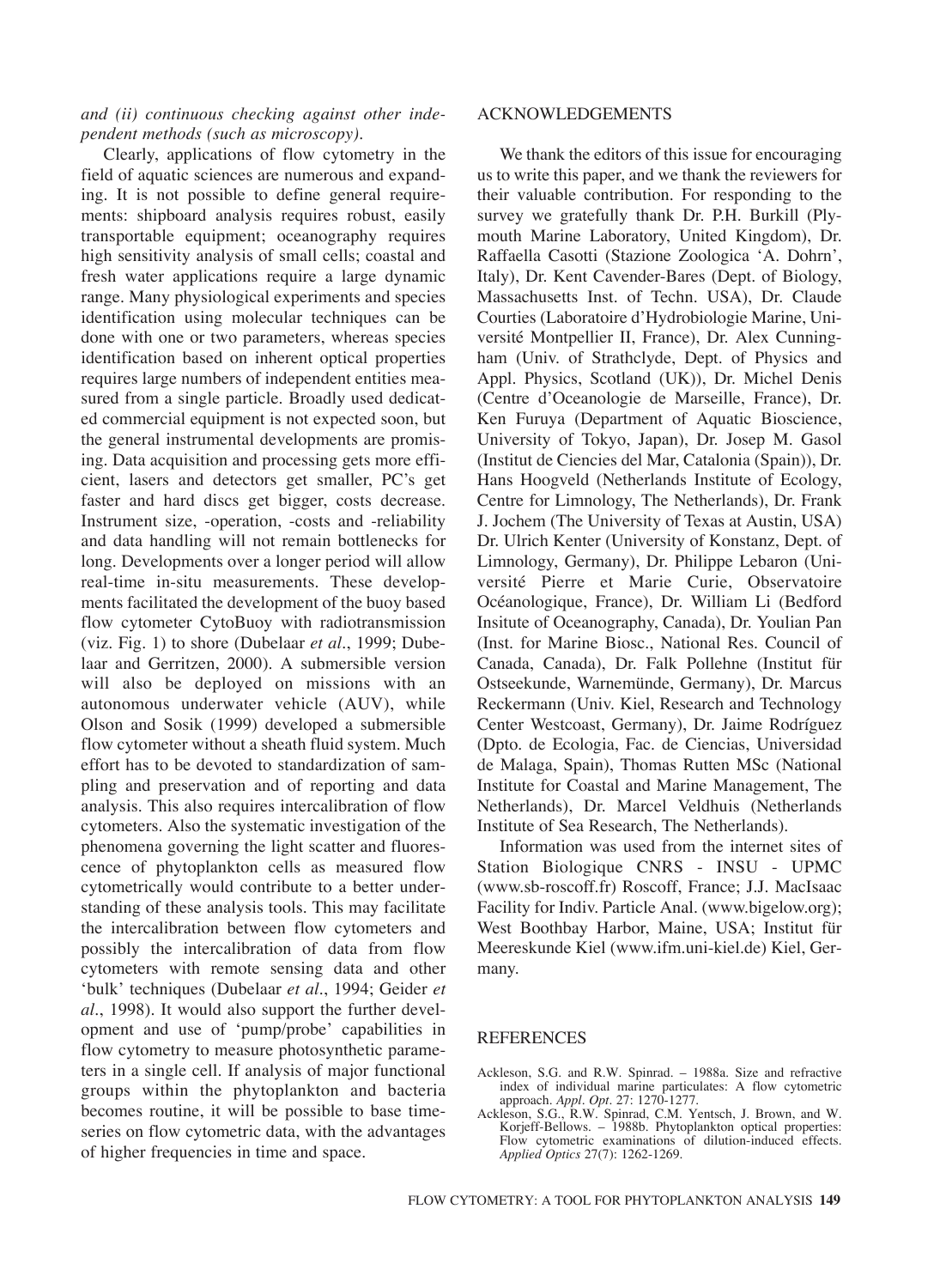- Ackleson, S.G. and D.B. Robins. 1990. Flow cytometric determinations of North Sea phytoplankton optical properties. *Neth. J. Sea Res.* 25: 11-18.
- Ackleson, S.G., J.J. Cullen, J. Brown, and M. Lesser. 1993. Irradiance-induced variability in light scatter from marine phytoplankton in culture. *J. Plankton Res.* 15: 737-759.
- Ahscroft, RG., C. Preston, R.E. Cleland and C. Critchley. 1986. Flow cytometry of isolated chloroplasts and thylakoids. *Photochemistry and Photobiophysics* 13: 1-14.
- Amann, R.I., B.J. Binder, R.J. Olson, S.W. Chisholm, R. Devereux, and D.A. Stahl. – 1990. Combination of 16S rRNA-targeted oligonucleotide probes with flow cytometry for analyzing mixed microbial populations. *Appl. Env. Microbiol.* 56(6): 1919-1925.
- Armbrust, E.V., J.D. Bowen, R.J. Olson, and S.W. Chisholm. 1989. Effect of light on the cell cycle of a marine Synechococcus strain. *Appl. Env. Microbiol.* 55(2): 425-432.
- Armbrust, E.V., R.J. Olson, and S.W. Chisholm. 1990. Role of light and the cell cycle on the induction of spermatogenesis in a centric diatom. *J. Phycol.* 26: 470-478.
- Azam, F. and DC. Smith. 1991. Bacterial influence on the variability in the oceans's biochemical state: a mechanistic view. *In:* S. Demers (Ed.), *Particle analysis in oceanography* (NATO ASI Series, G: Ecological Sciences, Vol. 27, Springer-Verlag Berlin Heidelberg.
- Balch, W.M., P.M. Holligan, and K.A. Kilpatrick. 1992. Calcification, photosynthesis and growth of the bloom-forming coccolithophore, *Emiliana huxleyi*. *Cont. Shelf Res.* 12: 1353-1374.
- Balch, W.M., K. Kilpatrick, P.M. Holligan, and Terry L. Cucci. 1993. Coccolith production and detachment by *Emiliania huxleyi* (Prymnesiophyceae). *J. Phycol.* 29: 566-575.
- Balfoort, H.W., Th. Berman, S.Y. Maestrini, A. Wenzel, and T. Zohary. – 1992a. Flow cytometry: instrumentation and application in phytoplankton research. *Hydrobiologia* 238: 89-9.
- Balfoort, H.W., J. Snoek, J.R.M. Smits, L.W. Breedveld, J.W. Hofstraat and J. Ringelberg. – 1992b. Automatic identification of algae: neural network analysis of flow cytometric data. *J. Plankton Res.* 14 (4): 575-589.
- Berglund, D.L. and S. Eversman. 1988. Flow cytometric measurement of pollutant stresses on algal cells*. Cytometry* 9(2): 150-155.
- Berglund, D.L. and J.R. Starkey. 1991. Introduction of antibody into viable cells using electroporation*. Cytometry* 12(1): 64-7.
- Binder, B.J. and S.W. Chisholm. 1990. Relationship between DNA cycle and growth rate in *Synechococcus* sp. strain PPC 6301. *J. Bact.* 172(5): 2313-2319.
- Binder, B.J. and S.W. Chisholm. 1995. Cell Cycle Regulation in Marine Synechococcus. *Appl. Env. Microbiol.* 61(2): 708-717.
- Binder, B.J., S.W. Chisholm, R.J. Olson, S.L. Frankel, and A.Z. Worden. – 1996. Dynamics of Pico-phytoplankton, Ultra-Phytoplankton, and Bacteria in the Central Equatorial Pacific. *Deep-Sea Res. II* 43: 907-931.
- Binder, B.J. and Y.C. Liu. 1998. Growth Rate Regulation of rRNA Content of a Marine *Synechococcus* (Cyanobacterium) Strain. *Appl. Env. Microbiol.* 64(9): 3346-3351.
- Blanchot, J. and M. Rodier. 1996. Picophytoplankton abundance and biomass in the western tropical Pacific Ocean during the - 1992 El Nino year: Results from flow cytometry. *Deep-Sea Res. Part I, Oceanographic Research Papers* 43: 877-895.
- Blanchot, J., J.-M. Andre, C. Navarette and J. Neveux. 1997. Picophytoplankton dynamics in the equatorial Pacific: Diel cycling from flow-cytometer observations. *C. R. Acad. Sci., Ser. III. Sci. Vie/Life Sci.* 320(2): 925-931,
- Bloem, J., M.J.B. Bär-Gilissen and T.E. Cappenberg. 1986. Fixation, counting and manipulation of heterotrophic nanoflagellates. *Appl. Environ. Microbiol*. 52 (6): 1266-1272.
- Bloodgood, R.A., N.L. Salomonsky and F.D. Reinhart. 1987. Use of carbohydrate probes in conjunction with fluorescence-activated cell sorting to select mutant cell lines of *Chlamydomonas* with defects in cell surface glycoproteins. *Exp. Cell Res.* 173: 572-585.
- Boddy, L. and C.W. Morris. 1993. Neural network analysis of flow cytometry data. *In:* Lloyd, D. (ed.) *Flow Cytometry in Microbiology*, pp. 159-169. Springer-Verlag, Berlin.
- Boddy, L., C.W. Morris, M.F. Wilkins, G.A. Tarran and P.H. Burkill. – 1994a. Neural network analysis of flow cytometric data for 40 marine phytoplankton species, *Cytometry* 15: 283-293.
- Boddy, L., M.F. Wilkins, C.W. Morris, G.A. Tarran, P.H. Burkill and R.R. Jonker. – 1994b. Techniques for neural network identification of phytoplankton for the EurOPA flow cytometer. *In: OCEANS '94 OSATES: Ocean Engineering for today's technology and tomorrow's preservation.* Vol. 1: 565 - 569. IEEE, New York.
- Boelen, P., M.K. de Boer, G.W. Kraay, M. J.W. Veldhuis, A.G.J. Buma. – 2000. UVBR-induced DNA damage in natural marine picoplankton assemblages in the tropical Atlantic Ocean. *Mar. Ecol. Progr. Ser.* 193: 1-9.
- Bonaly, J., M.H. Bre, M. Lefort-Tran and J.C. Mestre. 1987. A flow cytometric study of DNA staining in situ in exponentially growing and stationary Euglena gracilis*. Cytometry* 8(1): 42-45.
- Bonaly-Cantarel, J. 1988. Cytophysiological and cytotoxicological studies in unicellular algae: the effects of cadmium in Euglena gracilis cells. *Flow cytometry analysis suppl. Bull. Soc. Bot. Fr. Lett. Bot.* 135(1): 27-40.
- Borsheim, K.Y., T. Harboe, T. Johnsen, S. Norland and K. Nygaard. – 1989. Flow cytometric characterization and enumeration of *Chrysochromulina-polylepis* during a bloom along the Norwegian coast. *Mar. Ecol. Prog. Ser.* 54(3): 307-309.
- Boucher, N., D. Vaulot and F. Partensky. 1991. Flow cytometric determination of phytoplankton DNA in cultures and oceanic populations. *Mar. Ecol. Prog. Ser.* 71(1): 75-84.
- Bougrier, S., A.J.S. Hawkins and M. Heral. 1997. Preingestive selection of different microalgal mixtures in Crassostrea gigas and Mytilus edulis, analysed by flow cytometry. *Aquaculture,* 150(1-2): 123-134.
- Bratvold, D., F. Srienc, S.R. Taub. 2000. Analysis of the distribution of ingested bacteria in nanoflagellates and estimation of grazing rates with flow cytometry. *Aqua. Micro. Ecol.* 21: 1-12.
- Brussaard, C.P.D., R. Thyrhaug, D. Marie and G. Bratbak. 1999. Flow cytometric analyses of viral infection in two marine phytoplankton species, *Micromonas pusilla* (prasinophyceae) and *Phaeocystis pouchetii* (prymnesiophyceae). *J. Phycol.* 35: 941–948.
- Brzezinski, M.A., R.J. Olson and S.W. Chisholm. 1990. Silicon availability and cell-cycle progression in marine diatoms. *Mar. Ecol. Prog. Ser.* 67(1): 83-96.
- Buck, K.R., Chavez FP, Campbell L. 1996. Basin-wide distributions of living carbon components and the inverted trophic pyramid of the central gyre of the North Atlantic Ocean. *Aqua. Microb. Ecol.* 10: 283-298.
- Buonaccorsi, G.A. and A. Cunningham. 1990. Azimuthal inhomogeneity in the forward light scattered from microalgal colonies, and its use as a morphological indicator in flow cytometry. *Limnol. Oceanogr.* 35: 1170-1175.
- Burkill, P.H. 1987. Shipboard flow cytometry: Sea-trials and analysis and sorting of photosynthetic picoplankton in the Celtic Sea. XII int. SAC meeting*. Cytometry*, Supplement 1: 643.
- Button, D.K. and B.R. Robertson. 1989. Kinetics of bacterial processes in natural aquatic systems based on biomass as determined by high-resolution flow cytometry [erratum in *Cytometry* 11(3): 451, - 1990]. *Cytometry* 10(5): 558-563.
- Button, DK. and BR. Robertson. 1990. The status and promise of flow cytometry as a tool in aquatic bacteriology. *Signal & Noise* 3 (1):3 (published by the JJ.MacIsaac Flow cytometry and cell sorting facility at Bigelow Laboratory, West Boothbay Harbor, Maine).
- Button, D.K., and B. Robertson. 2000. Effect of nutrient kinetics and cytoarchitecture on bacterioplankter size. *Limnol. Oceanogr.* 45(2): 499–505.
- Campbell, J.W. and C.M. Yentsch. 1989a. Variance within homogeneous phytoplankton populations, I: Theoretical framework for interpreting histograms*. Cytometry* 10: 587-595.
- Campbell, J.W. and C.M. Yentsch. 1989b. Variance within homogeneous phytoplankton populations, II: Analysis of clonal cultures*. Cytometry* 10: 596-604.
- Campbell, J.W., C.M. Yentsch and T.L. Cucci. 1989c. Variance within homogeneous phytoplankton populations, III: Analysis of natural populations*. Cytometry* 10: 605-611.
- Campbell, L., E.J. Carpenter and V.J. Iacono. 1983. Identification and enumeration of marine chroococcoid cyanobacteria by immunofluorescence. *Appl. Env. Microbiol.* 46(3): 553-559.
- Campbell, L., L. P. Shapiro, E. M. Haugen, and L. Morris. 1989. Immunochemical approaches to the identification of the ultraplankton: assets and limitations. In*:* E. M. Cosper, E. J. Car-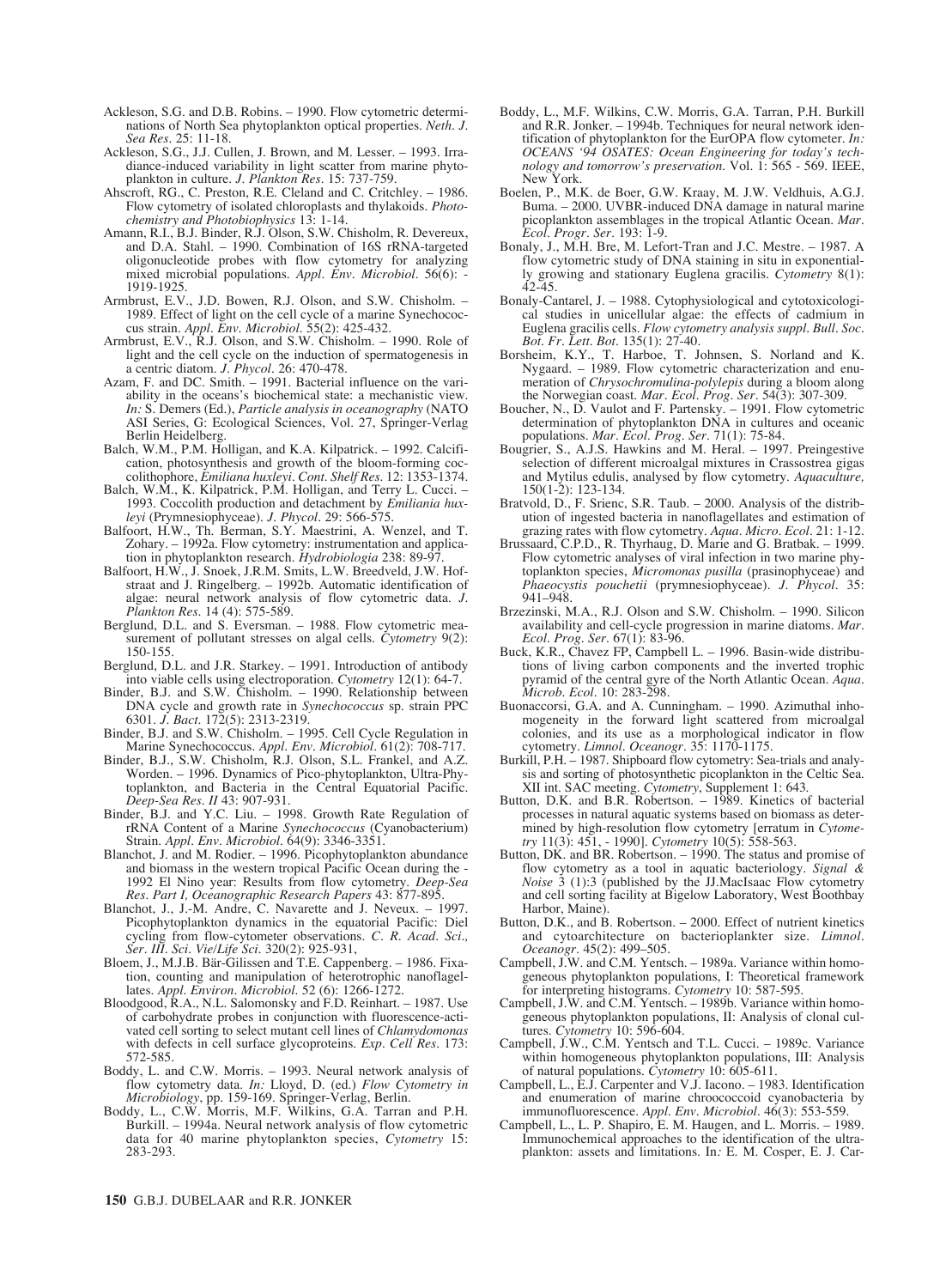penter and M. Bricelj (eds.), *Novel Phytoplankton Blooms: Causes and Impacts of Recurrent Brown Tide and Other Unusual Blooms* pp. 3956, Springer-Verlag, New York.

- Campbell, L., Nolla, H.A. and D. Vaulot. 1994. The importance of Prochlorococcus to community structure in the Central North Pacific Ocean. *Limnol. Oceanogr.* 39(4): 954-961.
- Campbell, L., H. Liu, H.A. Nolla and D. Vaulot. 1997. Annual variability of phytoplankton and bacteria in the subtropical North Pacific Ocean at Station ALOHA during the - 1991-1994 ENSO event. *Deep-Sea Res. I*, 44(2):167-192.
- Campbell, L., M.R. Landry, J. Constantinou, H.A. Nolla, S.L. Brown, H. Liu and D.A. Caron. – 1998. Response of microbial community structure to environmental forcing in the Arabian Sea. *Deep-Sea Res. II Top. Stud. Oceanogr*. 45(10-11): 2301-2325.
- Carr, M.R., G.A. Tarran and P.H. Burkill. 1994. The application of multivariate statistical methods to the identification of phytoplankton from flow cytometric data: a EurOPA subproject. In *OCEANS '94 OSATES: Ocean Engineering for today's technology and tomorrow's preservation.* Vol. 1: 570 - 562. IEEE, New York.
- Carr, M.R., G.A. Tarran and P.H. Burkill. 1996. Discrimination of marine phytoplankton species through the statistical analysis of their flow cytometric signatures. *J. Plankton Res.* 18(7): 1225- 1238
- Cavender-Bares, K.K., E.L. Mann, S.W. Chisholm, M.E. Ondrusek and R.R. Bidigare. – 1999. Differential response of equatorial Pacific phytoplankton to iron fertilization. *Limnol. Oceanogr.*, 44(2): 237–246.
- Cavender-Bares, K.K., S.L. Frankel and S.W. Chisholm. 1998. A dual sheath flow cytometer for shipboard analyses of phytoplankton communities from the oligotrophic oceans. *Limnol. Oceanogr.* 43(6): 1383-1388.
- Charpy, L. and J. Blanchot. 1999. Picophytoplankton biomass, community structure and productivity in the Great Astrolabe Lagoon, Fiji. *Coral Reefs* 18(3): 255-262.
- Charpy, L. and J. Blanchot. 1998. Photosynthetic picoplankton in French Polynesian atoll lagoons: estimation of taxa contribution to biomass and production by flow cytometry. *Mar. Ecol. Progr. Ser.* 162: 57-70.
- Chekalyuk, A.M., V.V. Fadeev and M.Yu. Gorbunov. 1992. Diagnostics of primary photosynthesis processes by laser saturation fluorometry. *In:* Proc. 4th Int. Conf. on Laser Applications in Life Sciences (LALS '92), Jyvaskyla, Finland.
- Chekalyuk, A.M., R.J. Olson and H.M.Sosik. 1996. Pump-duringprobe fluorometry of phytoplankton: group specific photosynthetic characteristics from individual cell analysis. In: Ackleson and Frouin (eds.) *Ocean Optics* XIII, SPIE Vol. 2963: 840-845.
- Chisholm, S.W., E.V. Armbrust and R.J. Olson. 1986. The individual cell in phytoplankton ecology: Cell cycles and applications of flow cytometry. In: Platt, T. and W.K.W. Li (eds.) *Photosynthetic Picoplankton* (*Can. Bull. Fish.Aq. Sci.* 214), Dept.Fish. and Oceans): 343-369.
- Chisholm, S.W., R.J. Olson, E.R. Zettler, R. Goericke, J. Waterbury, and N. Welschmeyer. – 1988. A novel free-living prochlorophyte abundant in the oceanic euphotic zone. *Nature* 334(6180): 340-343.
- Chisholm, S.W. 1992. Phytoplankton Size. In: P.Falkowski .and A.D. Woodhead (eds.), *Primary Production and Biogeochemical Cycles in the Sea.* Plenum Press, N.Y.
- Chrétiennot-Dinet, M.J. and C. Courties. 1997. Biodiversity of unicellular algae: example of pico- and ultraplanktonic eukaryotes of the Thau Lagoon. In: Feral, J.P. and G. Boucher (eds.)*, Biodiversity in dispersive environments*. Congress of the French Marine Network. Paris. *Vie Milieu.* 47(4): 317-324.
- Christaki, U., S. Jacquet, J.R. Dolan, D. Vaulot and F. Rassoulzadegan. – 1999. Growth and grazing on *Prochlorococcus* and *Synechococcus* by two marine ciliates. *Limnol. Oceanogr.,* 44(1): 52–61.
- Cid, A., P. Fidalgo, C. Herrero and J. Abalde. 1996. Toxic action of copper on the membrane system of a marine diatom measured by flow cytometry. *Cytometry* 25(1): 32-36.
- Cid, A., E. Torres, C. Herrero and J.E. Abalde. 1997. Disorders provoked by copper in the marine diatom Phaedactylum tricornutum in short-time exposure assays. *Cah. Biol. Mar.* 38(3): 201-206.
- Constantinou, J., J. Kirshtein and M.R. Landry. 1995. Microzooplankton grazing in the central equatorial Pacific. *Deep-Sea Res. II* 42 (2-3): 657-671.
- Corzo, A., F. Jimenez-Gomez, F. Gordillo, R. Garcia-Ruiz and F. Niell. – 1999. *Synechococcus* and *Prochlorococcus*-like populations detected by flow cytometry in a eutrophic reservoir in summer. *J. Plankton Res.* 21: 1575-1581.
- Courties, C., A. Vaquer, M. Troussellier, J. Lautier, M. Chretiennot-Dinet, J. Neveux, C. Machado and H. Claustre. – 1994. Smallest eukaryotic organism. *Nature*, 370(6487): 255.
- Cowles, T.J., R.J. Olson, and S.W. Chisholm. 1988. Food selection by copepods: Discrimination on the basis of food quality. *Mar. Biol.* 100: 41-49.
- Cucci, T.L., S.E. Shumway, R.C. Newell, R. Selvin, R.R.L. Guillard and C.M. Yentsch. – 1985. Flow cytometry: a new method for characterization of differential ingestion, digestion and egestion by suspension feeders. *Mar. Ecol. Prog. Ser.* 24: 201-  $204.$
- Cucci, T.L., S.E. Shumway, W.S. Brown, and C.R. Newell. 1989. Using phytoplankton and flow cytometry to analyse grazing by marine organisms*. Cytometry* 10: 659-669.
- Cullen, J.J., C.M. Yentsch, T.L. Cucci, and H.L. MacIntyre. 1988. Autofluorescence and other optical properties as tools in biological oceanography. *SPIE (Ocean Optics IX)* 925: 149-156.
- Cunningham, A. 1990a. A low-cost portable flow cytometer specifically designed for phytoplankton analysis. *J. Plankton Res.* 12 (1): 149-160.
- Cunningham, A. 1990b. Fluorescence pulse shape as a morphological indicator in the analysis of colonial microalgae by flow cytometry. *J. Microb. Meth.* 11: 27-36.
- Cunningham, A. and G.A. Buonaccorsi. 1992. Narrow-angle forward light scattering from individual algal cells: implications for size and shape discrimination in flow cytometry. *J. Plankton Res.* 14: 223-234.
- Del Giorgio, P.A., D.F. Bird, Y.T. Prairie and D. Planas. 1996. The flow cytometric determination of bacterial abundance in lake plankton using the nucleic acid stain SYTO 13. *Limnol. Oceanogr.* 41: 783-789.
- Del Giorgio, P.A., Y.T. Prairie and D.F. Bird. 1997. Coupling Between Rates of Bacterial Production and the Abundance of Metabolically Active Bacteria in Lakes, Enumerated Using CTC Reduction and Flow Cytometry. *Microb. Ecol.* 34: 144- 154.
- Demers, S., K. Davis, and T.L. Cucci. 1989. A flow cytometric approach to assessing the environmental and physiological status of phytoplankton*. Cytometry* 10: 644-652.
- Demers, S. (Ed.). 1991. *Particle analysis in oceanography.* NATO ASI Series, G: Ecological Sciences, Vol. 27, Springer-Verlag Berlin Heidelberg.
- Demers, S., J. Kim, P. Legendre and L. Legendre. 1992. Analyzing multivariate flow cytometric data in aquatic sciences*. Cytometry* 13(3): 291-299.
- Detmer, A.E. and U. V. Bathmann. 1997. Distribution patterns of autotrophic pico- and nanoplankton and their relative contribution to algal biomass during spring in the Atlantic sector of the Southern Ocean *Deep-Sea Res. II* 44(1-2): 299-320.
- Dorsey, J., C.M. Yentsch, S. Mayo, and T.L. Cucci. 1989. Rapid analytical technique for the assessment of cell metabolic activity in marine microalgae*. Cytometry* 10: 622-628.
- Dubelaar, G.B.J., J.W.M. Visser and M. Donze. 1987. Anomalous behaviour of forward and perpendicular light scattering of a cyanobacterium owing to intracellular gasvacuoles*. Cytometry* 8: 405-412.
- Dubelaar, G.B.J., A.C. Groenewegen, W. Stokdijk, G.J. van den Engh and J.W.M. Visser. – 1989. The optical plankton analyser (OPA): a flow cytometer for plankton analysis, II: Specifications. *Cytometry,* 10: 529-539.
- Dubelaar, G.B.J., R.R. Jonker, J.T.M. Meulemans and J.J.F. van Veen. – 1994. Phytoplankton analysis by (EurOPA) flow cytometry, current and future applications in environmental control. In: Proceedings Oceans 94 OSATES, Vol. 1: 683-689, IEEE, Piscataway, NJ-USA
- Dubelaar, G.B.J. and C.S. van der Reijden. 1995a. Size distributions of Microcystis aeruginosa colonies: a flow cytometric approach. *Water Science and Technology,* 32(4): 171-176.
- Dubelaar, G.B.J., A. Cunningham, A.C. Groenewegen, J. Klijnstra, L. Boddy, M.F. Wilkins, R.R. Jonker and J. Ringelberg. – 1995b. A European optical plankton analysis system: flow cytometer based technology for automated phytoplankton identification and quantification. In: Weydert M, Lipiatou E, Goñi R, Fragakis C, Bohle-Carbonell M, Barthel KG (eds.): *Marine*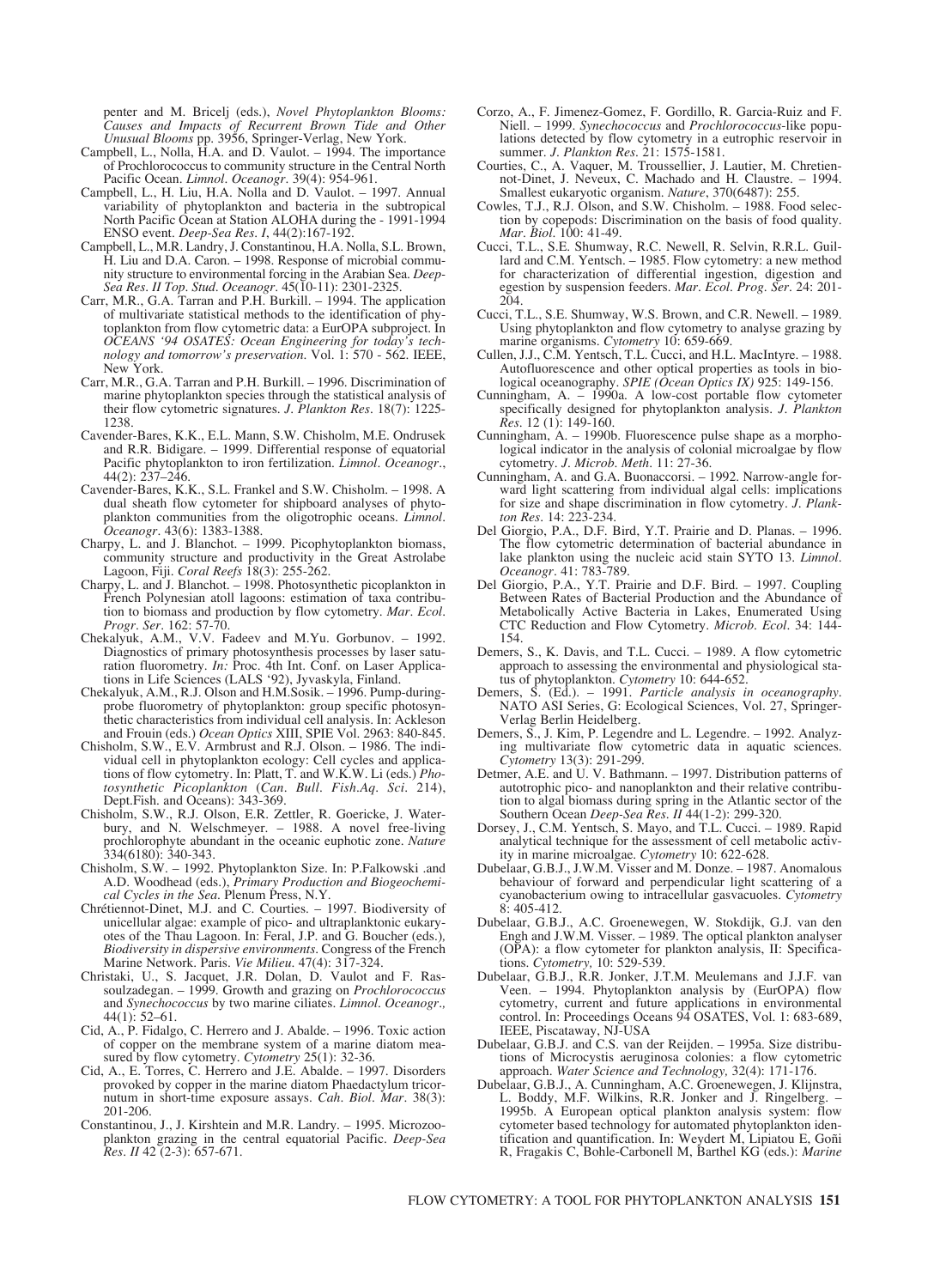*Science and Technology, Second MAST days and EUROMAR Market. Project reports.* Vol. 2: 946-956. Commission of the European Community, Luxembourg.

- Dubelaar, G.B.J., P.L. Gerritzen, A.E.R. Beeker, R.R. Jonker and K. Tangen. -1999. Design and first results of the CYTOBUOY: an autonomous flow cytometer with wireless datatransfer for in situ analysis of marine and fresh waters. *Cytometry* 37: 247- 254.
- Dubelaar, G.B.J. and P.L. Gerritzen. 2000. CytoBuoy: a step forward towards using flow cytometry in Operational Oceanography. *Sci. Mar.,* 64(2): 255-265.
- DuRand, M.D., R.J. Olson and E. R. Zettler. 1994. Flow cytometric analysis of phytoplankton growth during diel studies in the Equatorial Pacific. *E.O.S., Transactions, American Geophysical Union,* 75: 28-29.
- DuRand, M.D. and R.J. Olson. 1996. Contributions of phytoplankton light scattering and cell concentration changes to diel variations in beam attenuation in the equatorial Pacific from flow cytometric measurements of pico-, ultra-, and nanoplankton. *Deep-Sea Res.* 43: 891-906.
- Dusenberry, JA, and S.L. Frankel. 1994. Increasing the sensitivity of a FACScan flow cytometer to study oceanic picoplankton. *Limnol. Oceanogr.* 39(1): 206-209.
- Duysens, L.N.M.  $-$  1956. The flattening of the absorption spectrum of suspensions, as compared to that of solutions. *Biochim. Biophys. Acta*. 19: 1-12.
- Edvardsen, B. and D. Vaulot. 1996. Ploidy analysis of the two motile forms of *Chrysochromulina polylepis* (Prymnesiophyceae). *J. Phycol.* 32: 94-102.
- Eisert, W.G. 1979. Cell differentiation based on absorption and scattering. *J. Histochemistry and Cytochemistry* 27 (1): 404- 409.
- Endo, H., J. Nakayama, T. Hayashi and E. Watanabe. 1997. Application of flow cytometry for rapid determination of cell number of viable bacteria. *Fish. Sci.* 63 *(*6): 1024-1029.
- Engh, G.J. van den, and C. Farmer. 1992. Photo-bleaching and photon saturation in flow cytometry*. Cytometry* 13: 669-677.
- Faber, M.J., D.G. Thompson, G.R. Stephenson and H.J. Boermans. – 1998. Impact of glufosinate-ammonium and bialaphos on the phytoplankton community of a small eutrophic northern lake. *Environ. Toxicol. Chem.* 17(7): 1282-1290.
- Firth, J.R., J.P. Diaper and C. Edwards. 1994. Survival and viability of *Vibrio vulnificus* in seawater monitored by flow cytometry. *Lett. Appl. Microbiol.* 18(5): 268-271.
- Forrest, J.I.M. 1985. *Classification of microalgal cells in flow cytometry: the potential of multiple angle light scatter measurements*. Ph.D. Thesis, University of Strathclyde, Glasgow.
- Frankel, D.S., R.J. Olson, S.L. Frankel, and S.W. Chisholm. 1989. Use of a neural net computer system for analysis of flow cytometric data of phytoplankton populations*. Cytometry* 10(5): 540-550.
- Frankel, D.S., S.L. Frankel, B.J. Binder and R.F. Vogt. 1996. Application of neural networks to flow cytometry data analysis and real-time cell classification, *Cytometry* 23(4): 290-302.
- Frankel, S.L., B.J. Binder, H.M. Shapiro and S.W. Chisholm. 1990. A high-sensitivity flow cytometer for studying picoplankton. *Limnol. Oceanogr.* 35(5): 1164-1169.
- Franqueira, D., A. Cid, E. Torres, M.Orosa and C. Herrero. 1999. A comparison of the relative sensitivity of structural and functional cellular responses in the alga *Chlamydomonas eugametos* exposed to the herbicide paraquat. *Arch. Envir. Cont. Toxicol.* 36(3): 264-269.
- Fuhrman, J.A. 1999. Marine viruses and their biogeochemical and ecological effects. *Nature* (London) 399: 541-548.
- Furuya, K. and W.K.W. Li. 1992. Evaluation of photosynthetic capacity in phytoplankton by flow cytometric analysis of DCMU-enhanced chlorophyll fluorescence. *Mar. Ecol. Progr. Ser.* 88: 279-287.
- Gala, W.R. and J.P. Giesy. 1990. Flow cytometric techniques to assess toxicity to algae. In: 13th Symposium aquatic tox. and risk ass. (1989). Am. Soc. Test. Mat. - Sp. Techn. Publ. 1096: 237-246.
- Gala, W.R. and J.P. Giesy. 1994. Flow cytometric determination of the photoinduced toxicity of anthracene to the green alga *Selenastrum capricornutum*. *Environ. Tox. Chem.* 13 (5): 831- 840.
- Gasol, J.M., and X.A. G. Morán. 1999. Effects of filtration on bacterial activity and picoplankton community structure as

assessed by flow cytometry. *Aquatic Microbial Ecology* 16: 251-264.

- Gasol, J.M., P.A. del Giorgio and C.M. Duarte. 1997. Biomass distribution in marine planktonic communities. *Limnol. Oceanogr.* 42(6): 1353-1363.
- Gasol, J.M. and P.A. del Giorgio. 2000. Using flow cytometry for counting natural planktonic bacteria and understanding the structure of planktonic bacterial communities. *Sci. Mar.,* 64(2): 197-224.<br>Garrison, D.L.
- Garrison, D.L., M.M. Gowing, M.P. Hughes, L. Campbell, D.A. Caron, M.R. Dennett, A. Shalapyonok, R.J. Olson, M.R. Landry, S.L. Brown, H. Liu, F. Azam, G.F. Steward, H.W. Ducklow and D.C. Smith. – 2000. Microbial food web structure in the Arabian Sea: a US JGOFS study. *Deep Sea Res. Part II: Topical Studies In Oceanography* 47(7-8): 1387-1422.
- Geider, R., P. Burkill, L. Boddy, R.R. Jonker, C. Morris, B. Osborne, J. Rodriguez and L. Medlin. – 1998. Automated Identification and characterisation of microbial populations (project AIMS). In: K.G. Barthel, H. Barth, M. Bohle-Carbonell, C. Fragakis, E. Lipiatou, P. Martin, G. Ollier and M. Weydert (eds.), *European marine science and technology: Project synopses* Vol. 3: 1027-1036, Commission of the European Community, Luxembourg.
- Gerath M.W. and S.W. Chisholm. 1989. Change in photosynthetic capacity over the cell cycle in light-dark-synchronized *Amphidinium-carteri* is due solely to the photocycle. *Plant Physiol. (Bethesda)* 91(3): 999-1005.
- Gerritsen J. and R.W. Sanders. 1987. Individual feeding variability of protozoan and crustacean zooplankton analysed with flow cytometry. *Limnol. Oceanogr.* 32(3): 691-699.
- Gin, K.Y.H., S.W. Chisholm and R.J. Olson. 1999. Seasonal and depth variation in microbial size spectra at the Bermuda Atlantic time series station. *Deep-Sea Res. Part I : Oceanogr Res. Papers* 46(7): 1221-1245.
- Gisselson, L-Å., E. Granéli and P. Carlsson. 1999. Using cell cycle analysis to estimate *in situ* growth rate of the dinoflagellate *Dinophysis acuminata*: drawbacks of the DNA quantification method. *Mar. Ecol. Progr. Ser.* 184: 55-62.
- González-Gil, S., B.A. Keafer, R.V.M. Jovine, A. Aguilera, S. Lu and D.M. Anderson. – 1998. Detection and quantification of alkaline phosphatase in single cells of phosphorus-starved marine phytoplankton. *Mar. Ecol. Progr. Ser.* 164: 21-35.
- Graziano, L.M., R.J. Geider, W.K.W. Li and M. Olaizola. 1996. Nitrogen limitation of North Atlantic phytoplankton: analysis of physiological condition in nutrient enrichment experiments *Aquat. Microb. Ecol.* 11: 53-64.
- Green, J.C., P.A. Course and G.A. Tarran. 1996. The life-cycle of *Emiliania huxleyi*: A brief review and a study of relative ploidy levels analysed by flow cytometry. *J. Mar. Syst.* 9(1-2): 33-44.
- Guindulain, T., J. Comas and J. Vives-Rego. 1997. Use of nucleic acid dyes SYTO-13, TOTO-1, and YOYO-1 in the study of Escherichia and marine prokaryotic populations by flow cytometry. *Appl. Environ. Microbiol*. 63(11): 4608-4611,
- Hansen, F.C., H.J. Witte and J. Passarge. 1996. Grazing in the heterotrophic dinoglagellate *Oxyrrhis marina*: size selectivity and preference for calcified *Emiliania huxleyi*. *Aquat. Microb. Ecol.* 10: 307 - 313
- Haugen, E.M., T.L. Cucci, C.M. Yentsch and L.P. Shapiro. 1987. Effects of flow cytometric analysis on morphology and viability of fragile phytoplankton. *Appl. Environ. Microbiol.* 53(11): 2677-2679.
- Hess, W.R., F. Partensky, G.W.M. van der Staay, J. Garcia-Fernandez, T. Boerner and D. Vaulot. – 1996. Coexistence of phycoerythrin and a chlorophyll a/b in a marine prokaryote. *Proc Nat. Acad. Sci. USA* 93: 11126-11130.
- Hilton, J., E. Rigg and G. Jaworski. 1989. In vivo algal fluorescence, spectral change due to light intensity changes and the automatic characterization of algae. *Fresh. Biol.* 21: 375-382.
- Hofstraat, J.W, W.J.M. van Zeijl, J.C.H. Peeters, L. Peperzak and G.B.J. Dubelaar. – 1990. Flow cytometry and other optical methods for characterization and quantification of phytoplankton in seawater. *Environment and pollution measurement sensors and systems*, SPIE Vol. 1269: 116-132.
- Hofstraat, J.W., M.E.J. de Vreeze, W.J.M. van Zeijl, L. Peperzak, J.C.H. Peeters and H.W. Balfoort. – 1991. Flow cytometric discrimination of phytoplankton classes by fluorescence and excitation properties, *J. Fluoresc.* 1 (4): 249-265.
- Hofstraat, J.W., W.J.M. van Zeijl, M.E.J. de Vreeze, J.C.H. Peeters,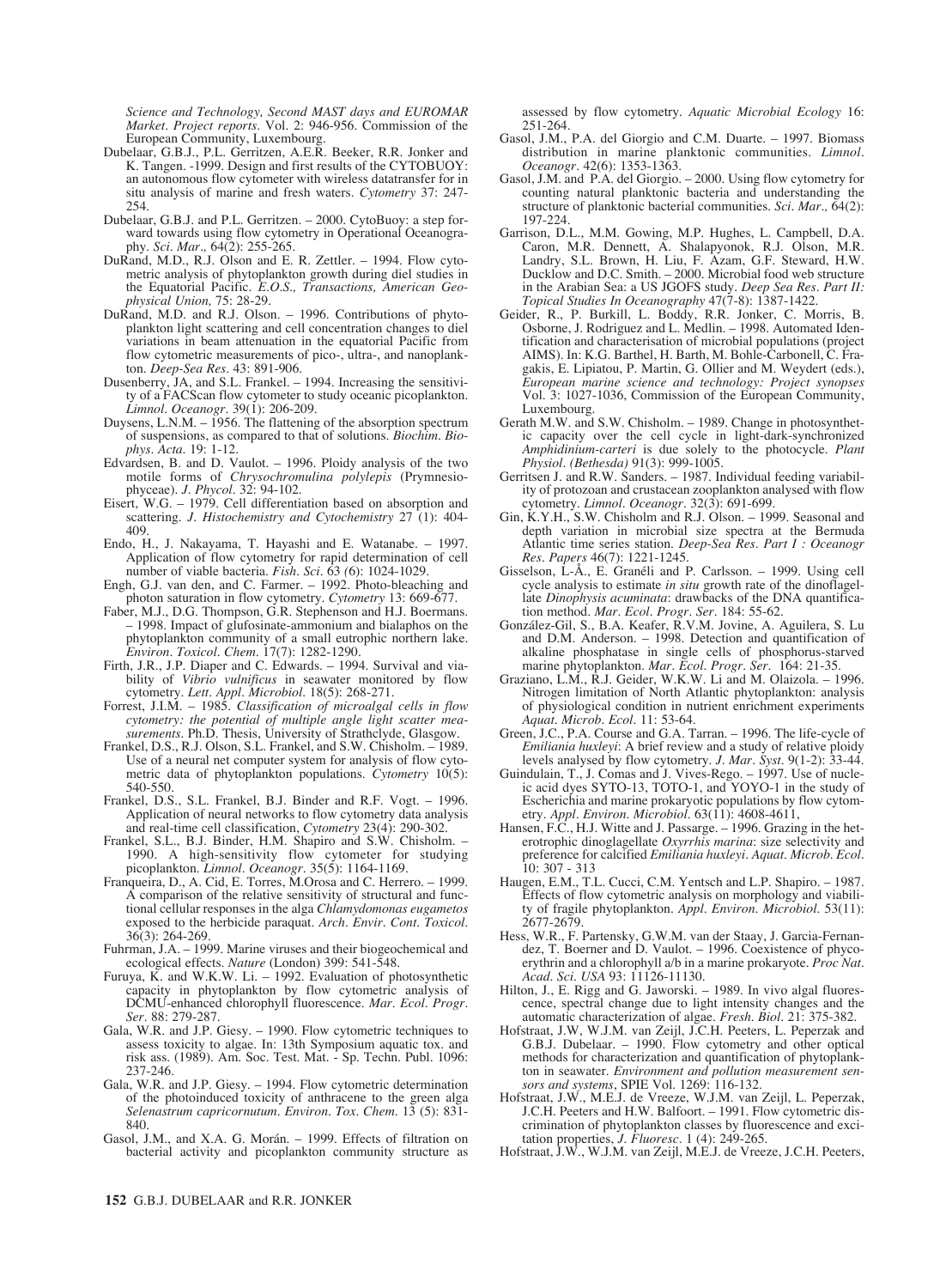L. Peperzak, F. Colijn and T.W.M. Rademaker. – 1994. Phytoplankton monitoring by flow cytometry, *J. Plankton Res.*  $19(9) \cdot 1197 - 1224$ 

- Holligan, P.M. and W.M. Balch. 1991. From the ocean to cells: coccolithophore optics and biochemistry. In*:* S. Demers (ed.), *Particle analysis in oceanography* NATO ASI Series, G: Ecological Sciences, Vol. 27, Springer-Verlag Berlin Heidelberg.
- Huisman, J., R.R. Jonker, C. Zonneveld, and F.J. Weissing. 1999. Competition for light between phytoplankton species: experimental tests of mechanistic theory. *Ecology*, 80(1): 211-222.
- Hull, H.M., R.W. Hoshaw and J.C. Wang. 1982. Cytofluorometric determination of nuclear DNA in living and preserved algae. *Stain Technology* 57 (5): 273-282.
- Hüller, R., S. Schmidlechner, E. Gloßner, S. Schaub and V. Kachel. – 1991. A macro flow planktometer for analysis of large marine plankton organisms*. Cytometry* Supplement 5: 53.
- Jacquet, S., J.-F. Lennon, D. Marie, and D. Vaulot. 1998. Picoplankton population dynamics in coastal waters of the northwestern Mediterranean Sea. *Limnol. Oceanogr.*, 43(8): 1916-1931.
- Jellett, J.F., W.K.W. Li, P.M. Dickie, A. Boraie and P.E. Kepkay. 1996. Metabolic activity of bacterioplankton communities assessed by flow cytometry and single carbon substrate utilization. *Mar. Ecol. Prog. Ser.* 136: 213-225.
- Jochem, F.J., and D. Meyerdierks. 1999. Cytometric measurement of the DNA cell cycle in the presence of chlorophyll autofluorescence in marine eukaryotic phytoplankton by the blue-light excited dye YOYO-1. *Mar. Ecol. Progr. Ser.* 185: 301-307.
- Jochem, F.J. 2000. Probing the physiological state of phytoplankton at the single-cell level. *Sci. Mar.,* 64(2): 183-195.
- Johnson, Z., M.L. Landry, R.R. Bidigare, S.L. Brown, L. Campbell, J. Gunderson, J. Marra and C. Trees. – 1999. Energetics and growth kinetics of a deep *Prochlorococcus* spp. population in the Arabian Sea. *Deep Sea Res. Part II: Topical Studies In Oceanography* 46(8-9): 1719-1743.
- Jonker R.R., J.T.M. Meulemans, G.B.J. Dubelaar, M.F. Wilkins and J. Ringelberg. – 1995. Flow cytometry: a powerful tool in analysis of biomass distributions in phytoplankton. *Water Science and Technology* 32 (4): 177-182.
- Jonker R.R., R. Groben, G. Tarran, L. Medlin, M. Wilkins, L. Garcia, L. Zabala and L. Boddy – 2000. Automated identification and characterization of microbial populations using flow cytometry: The AIMS Project. *Sci. Mar.,* 64(2): 225-234.
- Joux, F., P. Lebaron and M. Troussellier. 1997. Changes in cellular states of the marine bacterium *Deleya aquamarina* under starvation conditions. *Appl. Environ. Microbiol.*, 63(7): 2686-2694.
- Kachel, V. and J. Wietzorrek. 2000. Flow cytometry and integrated imaging. *Sci. Mar.,* 64(2): 247-254.
- Kenter, U., U. Zimmermann and H. Muller. 1996. Grazing rates of the feshwater ciliate *Balanion planctonicum* determined by flow cytometry. *J. Plankton Res.*, 18: 1047-1053.
- Kerker, M., M.A. van Dilla, A. Brunsting, J.P. Kratohvil, P. Hsu, D.S. Wang, J.W. Gray and R.G. Langlois. – 1982. Is the central dogma of flow cytometry true: that fluorescence intensity is proportional to cellular dye content? *Cytometry* 3: 71-78.
- Koch, A.L. 1986. Estimation of size of bacteria by low-angle light scattering measurements: theory. *J. Microbiol. Meth.* 5: 221-235.
- Koch, A.L., B.R. Robertson and D.K. Buton. 1996. Deduction of the cell volume and mass from forward scatter intensity of bacteria analysed by flow cytometry. *J. Microbiol. Meth.* 27: 49-61.
- Knauber, D.C., E.S. Berry and M.W. Fawley. 1996. Ribosomal RNA-based oligonucleotide probes to identify marine green ultraphytoplankton. *J. Euk. Microbiol*. 43(2): 89-94.
- Kuipers, B. R., and H. J. Witte. 1999. Grazing impact of microzooplankton on different size classes of algae in the North Sea in early spring and mid-summer. *Mar. Ecol. Progr. Ser.* 180: 93-104.
- Landry, M.R., J. Kirshtein and J. Constantinou. 1996. Abundances and distributions of picoplankton populations in the central equatorial Pacific from 12°N to 12°S, 140°W. *Deep-Sea Res.* 43(4-6): 871-890.
- Lange M., L. Guillou, D. Vaulot, N. Simon, R. Amann, W. Ludwig and L.K. Medlin. – 1996. Identification of the class Prymnesiophyceae and the genus *Phaeocystis* with ribosomal RNA-targeted nucleic acid probes detected by flow cytometry. *J. Phycol.* 32: 858-868.
- Lebaron, P., N. Parthuisot and P. Catala. 1998a. Comparison of blue nucleic acid dyes for flow cytometric enumeration of bac-

teria in aquatic systems. *Appl. Environ. Microbiol.* 64(5): 1725- 1730.

- Lebaron, P., P. Catala, and N. Parthuisot. 1998b. Effectiveness of SYTOX Green stain for bacterial viability assessment. *Appl. Environ. Microbiol.*, 64(7): 2697-2700.
- Lebaron, P., P. Servais, M. Troussellier, C. Courties, J. Vives-Rego, G. Muyzer, L. Bernard, T. Guindulain, H. Schäfer, E. Stackebrandt. – 1999. Changes in bacterial community structure in seawater mesocosms differing in their nutrient status. *Aquat. Microb. Ecol.* 19: 255-267.
- Lee, J.J., Y. Chan, and A. Lagziel. 1988. *In: Immunochemical approaches to coastal estuaries and oceanographic questions.* pp.230-241. Springer Verlag, Berlin.
- Lefort, T.M., M.H. Bre, M. Pouphile and P. Manigault. 1987. DNA flow cytometry of control *Euglena* and cell cycle blockade of vitamin B12-starved cells*. Cytometry* 8(1): 46-54.
- Legendre, L., and J. Le Fevre. 1991. From individual plankton cells to pelagic marine ecosystems and to global biochemical cycles. *In:* S. Demers (ed.), *Particle analysis in oceanography.* NATO ASI Series, G: Ecological Sciences*,* Vol. 27, Springer-Verlag Berlin Heidelberg.
- Legner, M. 1990. Phytoplankton quantity assessment by means of flow cytometry. *Mar. Microb. Food Webs* 4(2): 161-174.
- Lepesteur, M., J.M. Martin and A. Fleury. 1993. Acomparative study of different preservation methods for phytoplankton cell analysis by flow cytometry. *Mar. Ecol. Progr. Ser.* 93: 55-63.
- Lesser, P.M., S.E. Shumway, T.L. Cucci, J. Barter, and J. Edwards. 1991. Size specific selection of phytoplankton by juvenile filterfeeding bivalves: comparison of the sea scallop *Placopectin magellanicus* (Gmelin, 1791) with Mya arenaria Linneaus, 1758 and Mytilus edulis Linneaus,1758. *In:* S.E. Shumway and P.A. Sandifer (eds.), *Scallop Biology and Culture,* The World Aquaculture Society, the 7th International Pectinid Workshop: 341-346.
- Lewis, M.R. and J.J. Cullen. 1991. From cells to the ocean: sattelite ocean color. *In:* S. Demers (ed.), *Particle analysis in oceanography,* NATO ASI Series, G: Ecological Sciences, Vol. 27, Springer-Verlag Berlin Heidelberg.
- Li, W.K.W., and A.M. Wood. 1988. Vertical distribution of northern atlantic ultraphytoplankton analysis by flow cytometry and epifluorescence microscopy. *Deep-Sea Res. Part A Oceanogr. Res. Pap.* 35(9): 1615-1638.
- Li, W.K.W. 1989. Shipboard analytical flow cytometry of oceanic ultraphytoplankton*. Cytometry* 10 (5): 564-580.
- Li, W.K.W. 1990. Bivariate and trivariate analysis in flow cytometry: Phytoplankton size and fluorescence. *Limnol. Oceanogr.* 35: 1356-1367.
- Li, WKW. 1994. Primary production of prochlorophytes, cyanobacteria, and eucaryotic ultraphytoplankton: Measurements from flow cytometric sorting. *Limnol. Oceanogr.*, 39(1): 169-175.
- Li, W.K.W. 1995. Composition of ultraphytoplankton in the central North Atlantic. *Mar. Ecol. Progr. Ser.* 122: 1-8.
- Li, W.K.W., J.F. Jellett and P.M. Dickie. 1995. DNA distributions in planktonic bacteria stained with TOTO or TO-PRO. *Limnol. Oceanogr.* 40(8): 1485-1495.
- Li, W.K.W. 1997. Cytometric diversity in marine ultraphytoplankton. *Limnol. Oceanogr.* 42(5): 874-880.
- Lim, E.L., L.A. Amaral, D.A. Caron and E.F. DeLong. 1993. Application of rRNA-based probes for observing marine nanoplanktonic protists. *Appl. Environ. Microbiol.* 59(5): 1647- 1655.
- Lipschultz, F. 1995. Nitrogen-specific uptake rates of marine phytoplankton isolated from natural populations of particles by flow cytometry. *Mar. Ecol. Progr. Ser.* 123: 245-258.
- Liu, H., H.A. Nolla and L. Campbell. 1997. *Prochlorococcus* growth rate and contribution to primary production in the equatorial and subtropical North Pacific Ocean. *Aquat. Microb. Ecol.* 12: 39-47.
- Marie D., D. vaulot and F. Partensky. 1996. Application of the novel DNA dyes YOYO-1, YOPRO-1 and Picogreen for flow cytometric analysis of marine prokaryotes. *Appl. Environ. Microbiol.* 62: 1649-1655.
- Marie D., F. Partensky, S. Jacquet and D. Vaulot. 1997. Enumeration and cell cycle analysis of natural populations of marine picoplankton by flow cytometry using the nucleic acid stain SYBR Green I. *Appl. Environ. Microbiol.* 63: 186-193.
- Marie, D.,C.P.D. Brussaard, R. Thyrhaug, G. Bratbak and D. Vaulot. – 1999. Enumeration of marine viruses in culture and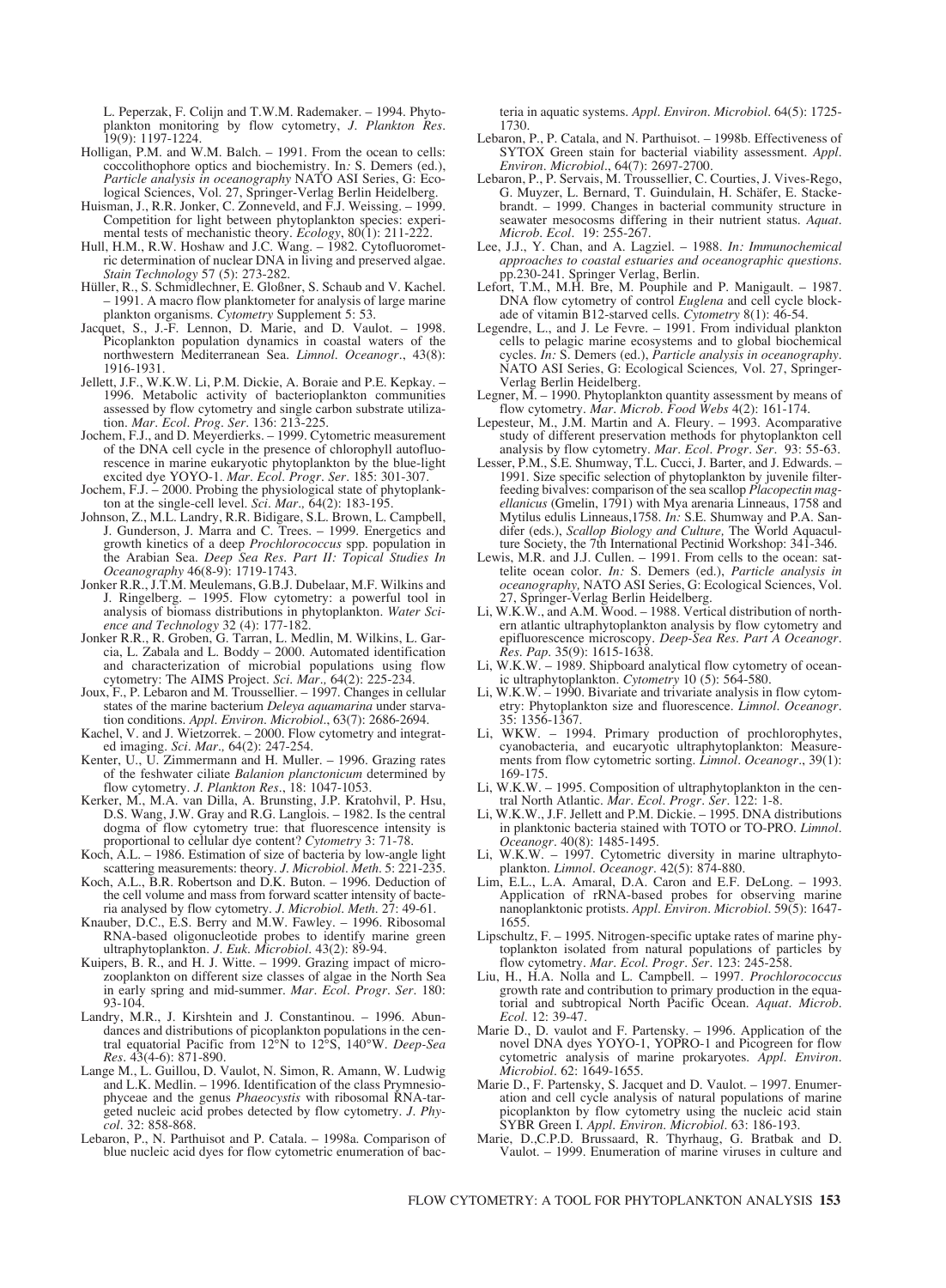natural samples by flow cytometry. *Appl. Environ. Microbiol.* 65 *(*1): 45-52.

- Marie, D., F. Partensky, D. Vaulot, and C. Brussaard. 1999. Enumeration of Phytoplankton, Bacteria, and Viruses in Marine Samples. *In:* J.P. Robinson, Z. Darzynkiewicz, P.N. Dean, A. Orfao, P.S. Rabinovitch, C.C. Stewart, H.J. Tanke, L.L. Wheeless (eds.) *Current Protocols in Cytometry* 11.11.1-15, John Wiley & Sons. Inc., New York.
- Marie D., N. Simon, L. Guillou, F. Partensky and D. Vaulot. 2000. DNA/RNA Analysis of Phytoplankton by Flow Cytometry *In:* J.P. Robinson, Z. Darzynkiewicz, P.N. Dean, A. Orfao, P.S. Rabinovitch, C.C. Stewart, H.J. Tanke, L.L. Wheeless (eds.) *Current Protocols in Cytometry.* 11.12.1-14. John Wiley & Sons, Inc., New York.
- Monger, B.C., M.R. Landry and S.L. Brown, 1999. Feeding selection of heterotrophic marine nanoflagellates based on the surface hydrophobicity of their picoplankton prey. *Limnol. Oceanogr.* 44(8): 1917–1927.
- Moreira-Turcq, P.F.,and J.M. Martin. 1998. Characterisation of fine particles by flow cytometry in estuarine and coastal Arctic waters. *J. Sea Res.* 39(3-4): 217-226.
- Morel, A., and L. Prieur. 1977. Analysis of variations in ocean color. *Limnol. Oceanogr.* 22: 709-722.
- Morel, A. 1991. Optics of marine particles and marine optics. *In:* S. Demers (ed.), *Particle analysis in oceanography.* NATO ASI Series, G: Ecological Sciences, Vol. 27, Springer-Verlag, Berlin.
- Mostajir, B., T.S. Ngando, S. Demers, C. Belzile, S. Roy, M. Gosselin, J-P. Chanut, S. de Mora, J. Fauchot, F. Vidussi and M. Levasseur. – 1999. Ecological implications of changes in cell size and photosynthetic capacity of marine Prymnesiophyceae induced by ultraviolet-B radiation. *Mar. Ecol. Progr. Ser.* 187: 89-100.
- Navaluna, N.A., M.J. Perry and M.C. Talbot. 1989. The effect of chemical fixation on some optical properties of phytoplankton. *J. Plankton Res.* 11(1): 15-24.
- Neale, P.J., J.J. Cullen, and C.M. Yentsch. 1989. Bio-optical inferences from chlorophyll a fluorescence: What kind of fluorescence is measured in flow cytometry? *Limnol. Oceanogr.* 34: 1739-1748.
- Olson, R.J., S.L. Frankel, S.W. Chisholm and H.M. Shapiro. 1983. An inexpensive flow cytometer for the analysis of fluorescence signals in phytoplankton: Chlorophyll and DNA distributions. *J. Exp. Mar. Biol. Ecol.,* 68: 129-144.
- Olson, R.J., D. Vaulot and S.W. Chisholm. 1985. Marine phytoplankton distributions measured using shipboard flow cytometry. *Deep-Sea Res.* 10: 1273-1280.
- Olson, R.J., D. Vaulot and S.W. Chisholm. 1986. Effects of environmental stresses on the cell cycle of two marine phytoplankton species. *Plant Physiol.*, 80: 918-925.
- Olson, R.J. and S.W. Chisholm. 1986. Effects of light and nitrogen limitation on the cell cycle of the dinoflagellate *Amphidinium carteri*. *J. Plank. Res.* 8(4): 785-793.
- Olson, RJ., E.R. Zettler and O.K. Anderson. 1989. Discrimination of eukaryotic phytoplankton cell types from light scatter and autofluorescence properties measured by flow cytometry*. Cytometry* 10(5): 636-644.
- Olson, R.J., S.W. Chisholm, E.R. Zettler, and E.V. Armbrust. 1990. Pigments, size, and distribution of Synechococcus in the North Atlantic and Pacific Oceans. *Limnol. Oceanogr.* 35(1): 45-58.
- Olson, R.J., E.R. Zettler, S.W. Chisholm and J.A. Dusenberry. 1991. Advances In Oceanography Through Flow Cytometry. *In:* S. Demers (ed.) *Particle Analysis in Oceanography*, NATO ASI Series, G: Ecological Sciences, Vol. 27, Springer-Verlag, Heidelberg Berlin, 351-399.
- Olson, R.J. and E.R. Zettler. 1995. Potential of flow cytometry for "pump and probe" fluorescence measurements of phytoplankton photosynthetic characteristics, *Limnol. Oceanogr.* 40(4): 816-820.
- Olson, R.J., A.M. Chekalyuk H.M. Sosik. 1996. Phytoplankton photosynthetic characterisation from fluorescence induction assays of individual cells. *Limnol. Oceanogr.* 41: 1253-1263.
- Olson, R.J. and H.M. Sosik. 1999. An in situ flow cytometer for the optical analysis of individual particles in seawater. *Internet page,* based on a poster presented at the 1999 ASLO Meeting in Santa Fe: http://www.whoi.edu/science/B/Olsonlab/aslo.htm

Owens, T.G. – 1991. Energy transformation and fluorescence in

photosynthesis. In: S. Demers (ed.) *Particle Analysis in Oceanography*, NATO ASI Series, G: Ecological Sciences, Vol. 27, Springer-Verlag, Heidelberg-Berlin*.*

- Paau, A.S., J. Oro and J.R. Cowles. 1978. Application of microfluorometry to the study of algal cells and isolated chloroplasts. *J. Exp. Bot.* 29: 1011-1020.
- Paau, A.S., J.A. Cowles J. Oro, A. Bartel and E. Hungerford. 1979. Separation of algal mixtures and bacterial mixtures with flow-microfluorometer using chlorophyll and ethidium bromide fluorescence. *Arch. Microbiol.* 120: 271-273.
- Pan, Y. and A.D. Cembella. 1996. Comparison of the three Green-Fluorescing DNA stains in flow cytometric studies of growth rates and cell cycles of dinoflagellates and diatoms. *Can. Tech. Rep. Fish. Aquat. Sci.* 2138: 150-152.
- Pan, Y., A. D. Cembella and M. A. Quilliam. 1999. Cell cycle and toxin production in the benthic dinoflagellate *Prorocentrum lima. Mar. Biol.* 134(3): 541-549.
- Parpais, J., D. Marie, F. Partensky, P. Morin and D. Vaulot. 1996. Effect of phosphorus starvation on the cell cycle of the photosynthetic prokaryote *Prochlorococcus*. *Mar. Ecol. Progr. Ser.* 132: 265-274.
- Partensky, F., J. Blanchot, F. Lantoine, J. Neveux and D. Marie. 1996. Vertical structure of picophytoplankton at different trophic sites of the subtropical northeastern Atlantic ocean. *Deep-Sea Res. I* 43(8): 1191-1213.
- Partensky, F., Guillou, L., Simon, N., Vaulot, D. 1997. Recent advances in the use of molecular techniques to assess the genetic diversity of marine photosynthetic microorganisms. In: Feral, J.P. and G. Boucher (eds.)*, Biodiversity in dispersive environments.* Congress of the French Marine Network. *Vie Milieu.* 47(4): 367-374.
- Peeters, J.C.H., G.B.J. Dubelaar, J. Ringelberg and J.W.M. Visser. – 1989. The optical plankton analyser (OPA): a flow cytometer for plankton analysis, I: Design considerations*. Cytometry* 10: 522-528.
- Peperzak, L., B. Sandee, R.R. Jonker, C. Legrand. 1998. Measurement of *Prorocentrum micans* growth rate by flow cytometric analysis of the dial DNA cycle. In: B. Reguera, J. Blanco, M.L. Fernandez and T. Wyatt (eds.), *Harmful Algae,* Proc. VIII Int. Conf. on Harmful Algae. 1997, Vigo, Spain.
- Peperzak, L., E.G. Vrieling, B. Sandee and T. Rutten. 2000. Immuno flow cytometry in marine phytoplankton research. *Mar. Sci.,* 64(2): 165-181.
- Perry, M.J., and S.M. Porter. 1989. Determination of the crosssection absorption coefficient of individual phytoplankton cells by analytical flow cytometry. *Limnol. Oceanogr.* 34: 1727- 1738.
- Pichard, S.L.,L.Campbell, K. Carder, J.B. Kang, J. Patch, F.R. Tabita and J.H. Paul. – 1997. Analysis of ribulose bisphosphate carboxylase gene expression in natural phytoplankton communities by group-specific gene probing. *Mar. Ecol. Progr. Ser*. 149(1-3): 239-253.
- Pile, A.J., M.R. Patterson, M. Savarese, V.I. Chernykh and V.A. Fialkov. – 1997. Trophic effects of sponge feeding within Lake Baikal's littoral zone. 2. Sponge abundance, diet, feeding efficiency, and carbon flux. *Limnol. Oceanogr.* 42(1): 178-184.
- Pomponi, S.A. and T.L. Cucci. 1989. Separation and concentration of phytoplankton populations using centrifugal elutriation*. Cytometry* 10: 580-586.
- Porter, J., D. Deere, M. Hardman, C. Edwards and R. Pickup. 1997. Go with the flow - use of flow cytometry in environmental microbiology. *FEMS. Microbiol. Ecol.* 24(2): 93-101.
- Premazzi, G., G. Buonaccorsi and P. Zilio. 1989. Flow cytometry for algal studies. *Water Research* 23: 431-442.
- Premazzi, G., F. Bertona, S. Binda, G. Bowe and E. Rodari. 1992. *Application of innovative methods for phytoplankton analysis.* EUR 14806, European Communities - JRC.
- Rao, D.V.S., F. Partensky, G. Wohlgeschaffen and W.K.W. Li. 1991. Flow cytometry and microscopy of gametogenesis in *Nitzschia pungens*, a toxic, bloom-forming, marine diatom. *J. Phycol.* 27: 21-26.
- Reckermann, M. and M.J.W. Veldhuis. 1997. Trophic interactions between picophytoplankton and micro- and nanozooplankton in the western Arabian Sea during the NE monsoon - 1993. *Aquat. Microb. Ecol.* 12(3): 263 - 273.
- Reckermann, M. 2000. Flow Sorting in Aquatic Ecology. Sci. *Mar.,* 64(2): 235-246.
- Reed, D.C., M. A. Brzezinski, D.A. Coury, W.M. Graham and R.L.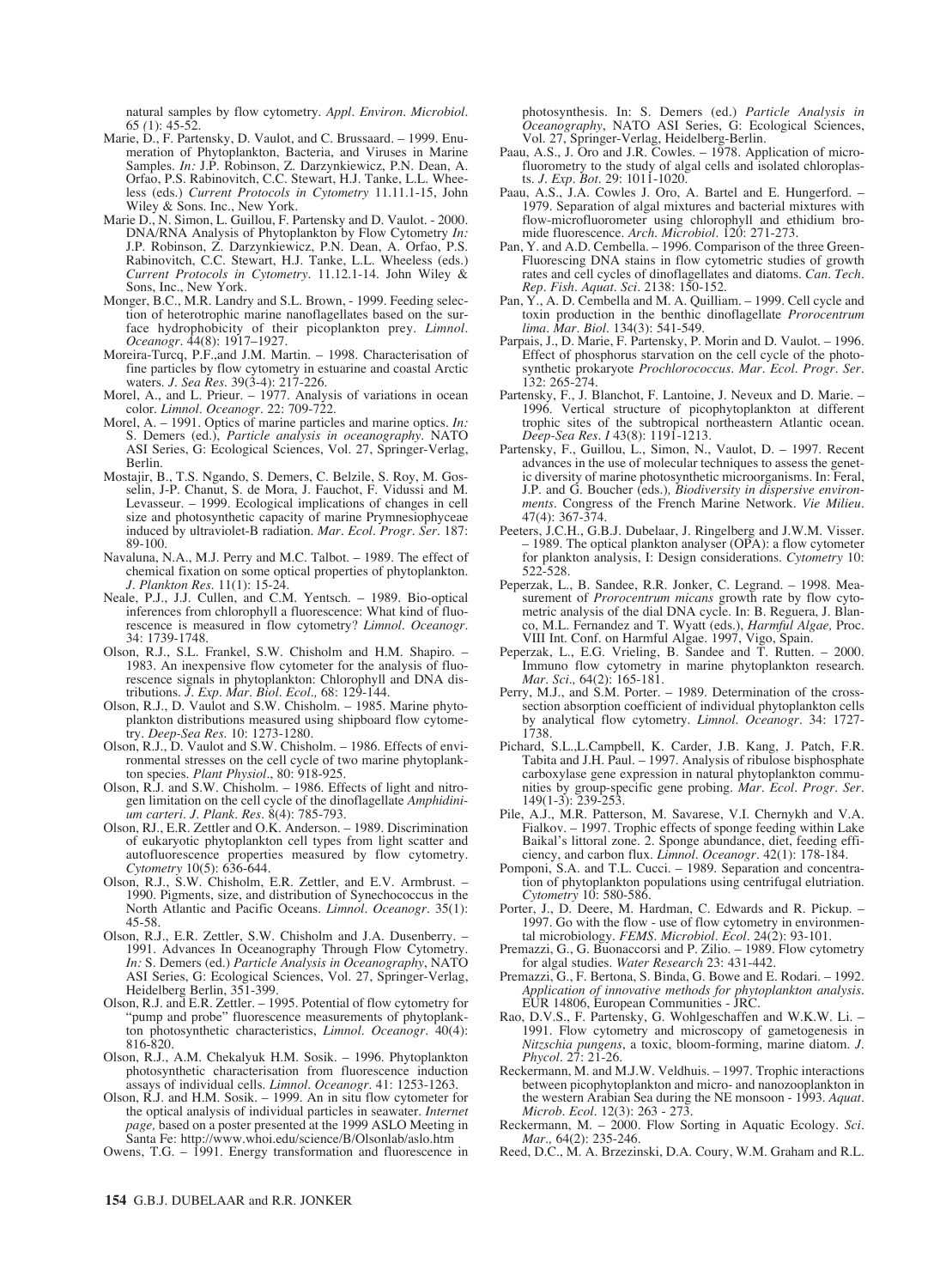Petty. – 1999. Neutral lipids in macroalgal spores and their role in swimming. *Mar. Biol.* 133(4): 737-744.

- Rice, J., M.A. Sleigh, P.H. Burkill, G.A. Tarran, C.D. O'Connor and M. Zubkov. – 1997. Flow cytometric analysis of characteristics of hybridization of species-specific fluorescent oligonucleotide probes to rRNA of marine nanoflagellates. *Appl. Environ. Microbiol.* 63: 938-944
- Rivkin, R.B., D.A. Phinney and C.M. Yentsch. 1986. Effects of flow cytometric analysis and cell sorting on photosynthetic carbon uptake by phytoplankton in cultures and from natural populations. *Appl. Environ. Microbiol.* 52(4): 935-938.
- Robertson, B.R. and D.K. Button. 1989. Characterizing aquatic bacteria according to population, cell size and apparent DNA content by flow cytometry*. Cytometry* 10(1): 70-76.
- Robertson, B.R., D.K. Button and A.L.Kloch. 1998. Determination of the biomasses of smallbacteria at low concentrations in a mixture of species with forward light scatter measurements by flow cytometry. *Appl. Environ. Microbiol.* 64: 3900-3909.
- Rodriguez, J. and W.K.W. Li. 1994. The size structure and metabolism of the pelagic ecosystem. *Sci. Mar.* 57(1-2): 1-167.
- Schäfer, H., B. Bruckmeyer, C. Steinberg and W. Beisker. 1996. Three-laser flow cytometry for simultaneous measurement of photosynthesis pigments and protein content of phytoplankton populations in lakes and rivers. *Proceedings of the DGZ Heidelberg Meetings*, DKFZ, Heidelberg.
- Sellner, K.G., S.E. Shumway, M.W. Luckenbach and T.L. Cucci. 1994. The effects of dinoflagellate blooms on the oyster *Crassostrea virginica* in Chesapeake Bay. *In:* Lassus P. (ed.), *Proceedings of the 6th International Conference on Toxic Marine Phytoplankton,* Nantes.
- Shalapyonok, A., R.J. Olson and L.S. Shalapyonok. 1998. Ultradian growth in *Prochlorococcus* spp. *Appl. Env. Microbiol.* 64(3): 1066-1069.
- Shapiro, L.P., L. Campbell and E.M. Haugen. 1989. Immunochemical recognition of phytoplankton species. *Mar. Ecol. Prog. Ser.* 57: 219-224.
- Shimada, A., T. Hasegawa, I. Umeda, N. Kadoya and T. Maruyama. – 1993. Spatial mesoscale patterns of West Pacific picophytoplankton as analysed by flow cytometry: their contribution to subsurface chlorophyll maxima. *Mar. Biol.*, 115: 209-215.
- Shimada, A., M. Nishijima and T. Maruyama. 1995. Seasonal appearance of *Prochlorococcus* in Suruga Bay, Japan in - 1992- 1993. *J. Oceanogr.* 51: 291-302.
- Sieracki, M.E., E.M. Haugen and T.L. Cucci. 1995. Overestimation of heterotrophic bacteria in the Sargasso Sea: direct evidence by flow and imaging cytometry. *Deep Sea Res. Part I : Oceanogr. Res.* 42(8): 1399-1409.
- Simon, N., R.G. Barlow, D. Marie, F. Partensky and D. Vaulot. 1994. Flow cytometric analysis of oceanic photosynthetic picoeucaryotes. *J. Phycol.* 30: 922-935.
- Simon, N., N. Le Bot, D. Marie, F. Partensky and D. Vaulot. -1995. Fluorescent in situ hybridization with rRNA-targeted probes for identifying small phytoplankton by flow cytometry. *Appl. Environ. Microbiol.* 61: 2506-2513.
- Simon, N., Brenner, J., Edvardsen, B. and Medlin, L.K. 1997. The identification of *Chrysochromulina* and *Prymnesium* species (Haptophyta, Prymnesiophyceae) using fluorescent or chemiluminescent oligonucleotide probes: a means for improving studies on toxic algae. *Europ. J. Phycol.* 32(4): 393-401.
- J.R.M., L.W. Breedveld, M.W.J. Derksen, G. Kateman, H.W. Balfoort, J. Snoek and J.W. Hofstraat. – 1992. Pattern classification with artificial neural networks: classification of algae, based upon flow cytometer data. *Analytica Chimica Acta*, 258: 11-2
- SooHoo, B.J., D.A. Kiefer, D.J. Collins and I.S. McDermid. 1986. In vivo fluorescence excitation and absorption spectra of marine phytoplankton: I. Taxonomic characteristics and responses to photoadaptation. *J. Plankton Res.* 8(1): 197-214.
- Sosik, H.M., S.W. Chisholm and R.J. Olson. 1989. Chlorophyll fluorescence from single cells: Interpretation of flow cytometric signals. *Limnol. Oceanogr.* (Special Ocean Optics Issue) 34: 1749-1761.
- Spinrad, R.W. 1984. Flow cytometric analysis of the optical characteristics of marine particles. SPIE-*Ocean Optics* VII 489: 335-342.
- Spinrad, R.W. and J.F. Brown. 1986. Relative real refractive index of marine microorganisms: a technique for flow cytometric estimation. *Applied Optics* 25(12): 1930-1934.
- Steen, H.B., E. Boye, K. Skarstad, B. Bloom, T. Godal and S. Mustafa. – 1982. Applications of flow cytometry on bacteria: cell cycle kinetics, drug effects and quantitation of antibody binding*. Cytometry* 2: 249-257.
- Tarran, G.A. and P.H. Burkill. 1993. Flow cytometry at sea. In: D. A. Lloyd (Ed.), *Flow Cytometry in Microbiology.* Springer-Verlag, London. pp. 143- 158.
- Tarran, G.A., P.H. Burkill and E.S. Edwards. 1999. Phytoplankton community structure in the Arabian Sea during and after the SW Monsoon in - 1994. *Deep-Sea Res. Part 2, Topical Stud. Oceanogr.* 46(3-4): 655-676.
- Timmermans, K.R., M.A. Van Leeuwe, J.T.M. De Jong, R.M.L. McKay, R.F. Nolting, H.J. Witte, J. Van Ooyen, M.J.W.- Swagerman, H. Kloosterhuis and H.J.W. De Baar. – 1998. Iron stress in the Pacific region of the Southern Ocean: evidence from enrichment bioassays. *Mar. Ecol. Progr. Ser.*, 166: 27-41.
- Tintore, J., P. Velez, D. Gomis, S. Monserrat, J. Allen, T. Guymer, H. Roe, D. Smeed, P. Cipollini, J. Font, J.M. Beckers, M. Rixen, G. Corsini and M. Diani. – 1998. Observations and modelling of eddy scale geostrophic and ageostrophic circulation: the OMEGA project. In: K.G. Barthel, H. Barth, M. Bohle-Carbonell, C. Fragakis, E. Lipiatou, P.Martin, G. Ollier and M. Weydert (eds.), *European marine science and technology: Project synopses* Vol. 1: 5-22, Commission of the European Community, Luxembourg.
- Trask, B.J., G.J. van den Engh and J.H.B.W. Elgershuizen. 1982. Analysis of phytoplankton by flow cytometry*. Cytometry* 2: 258-264.
- Troussellier, M., M. Bouvy, C. Courties and C. Dupuy. 1997. Variation of carbon content among bacterial species under starvation condition. *Aquat. Microb. Ecol.* 13: 113-119.
- Troussellier, M., C. Courties and S. Zettelmaier. 1995. Flow cytometric analysis of coastal lagoon bacterioplankton and picophytoplankton: Fixation and storage effects. *Estuar. Coast. shelf Sci.* 40: 621-633.
- Turner, J.T., J. A. Lincoln and A. D. Cembella. 1998. Effects of toxic and non-toxic dinoflagellates on copepod grazing, egg production and egg hatching success. *In:* B. Reguera, J. Blanco, M.L. Fernandez and T. Wyatt (eds.), *Proceedings of VIII International Conference on Harmful Algae* 1997, Vigo, Spain.
- Van Bleijswijk, J.D.L., E.S. Kempers, M.J.W. Veldhuis and P. Westbroek. – 1994. Cell and growth characteristics of types A and B of *Emiliania huxleyi* (Prymnesiophyceae) as determined by flow cytometry and chemical analysis. *J. Phycol.* 30(2): 230-241
- Van Bleijswijk, J.D.L. and M.J.W. Veldhuis. 1995. In situ gross growth rates of *Emiliania huxleyi* in enclosures with different phosphate loading revealed by diel changes in DNA content. *Mar. Ecol. Prog. Ser.* 121: 271-277.
- Van Leeuwe, M.A., K.R. Timmermans, H.J. Witte, G.W. Kraay, M.J.W. Veldhuis and H.J.W. De Baar. – 1998. Effects of iron stress on chromatic adaptation by natural phytoplankton communities in the Southern Ocean. *Mar. Ecol. Progr. Ser.* 166: 43-52.
- Vaquer, A., M. Troussellier, C. Courties and B. Bibent. 1996. Standing stock and dynamics of picophytoplankton in the Thau lagoon (northwest Mediterranean coast). *Limnol. Oceanogr.* 41: 1821-1828.
- Vaulot, D., R.J. Olson, S. Merkel and S.W. Chisholm. 1987. Cell cycle response to nutrient starvation in two phytoplankton species, *Thalassiosira weissflogii* and *Hymenomonas carterae*. *Mar. Biol.* 95: 625-630.
- Vaulot, D., C. Courties and F. Partensky. 1989. A simple method to preserve oceanic phytoplankton for flow cytometric analyses*. Cytometry* 10(5): 629-636.
- Vaulot, D., R.J. Olson and S.W. Chisholm. 1986. Light and dark control of the cell cycle in two marine phytoplankton species. *Exp. Cell Res.*, 167: 38-52.
- Vaulot, D., F. Partensky, J. Neveux, F.F.C. Mantoura and C.A. Llewellyn. – 1990. Winter presence of prochlorophytes in surface waters of the northwestern Mediterranean Sea. *Limnol. Oceanogr.* 35(5): 1156-1164.
- Vaulot, D., D. Marie, R.J. Olson and S.W. Chisholm. 1995. Growth of *Prochlorococcus*, a Photosynthetic Prokaryote, in the Equatorial Pacific Ocean. *Science* 268: 1480-1482.
- Vaulot, D. and D. Marie. 1999. Diel variability of photosynthetic picoplankton in the equatorial Pacific. *J. Geophy. Res. Ocean.* 104: 3297-3310.
- Vazquez-Dominguez, E., F. Peters, J.M. Gasol and D. Vaqué -